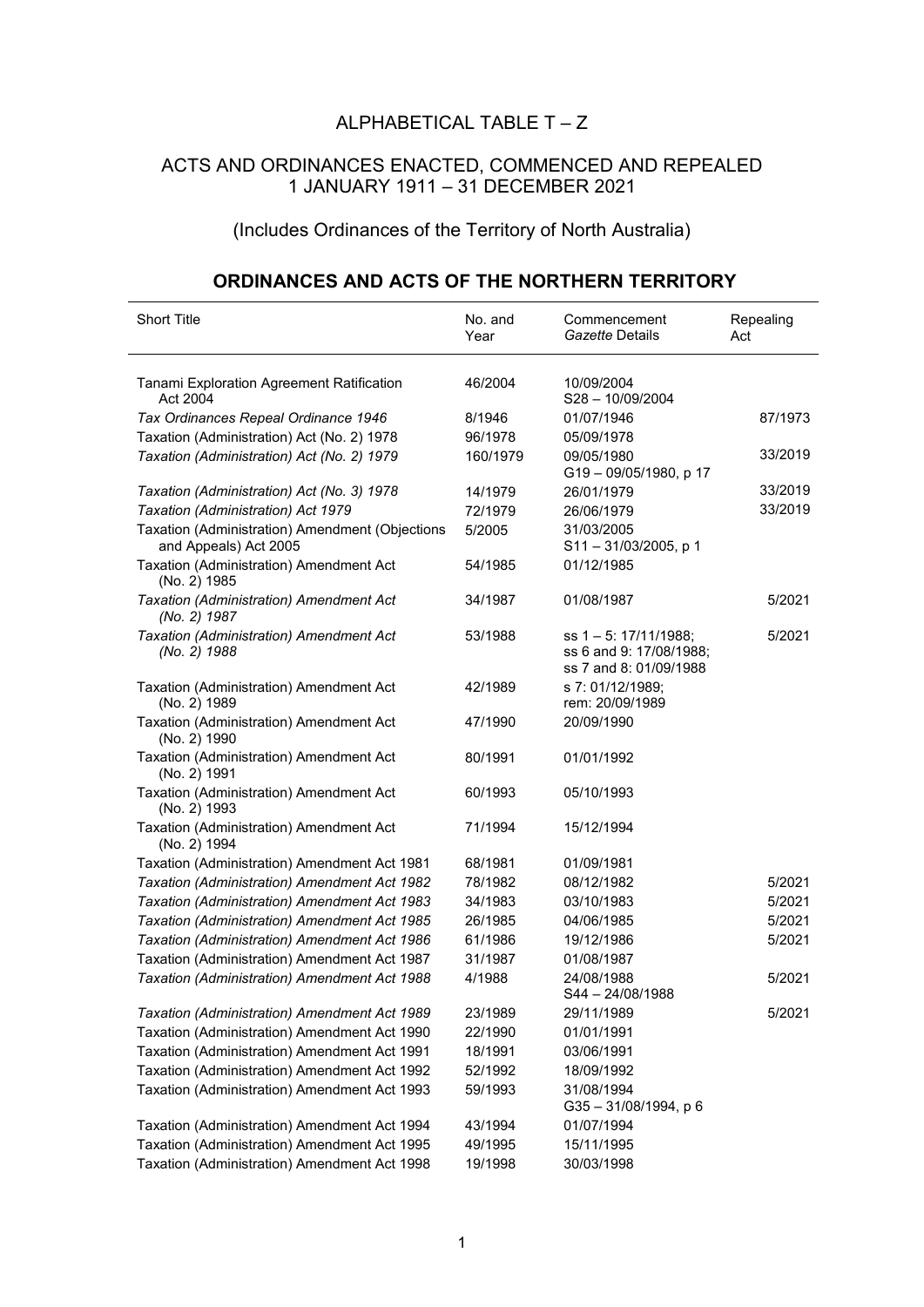| Short Title                                                                       | No. and<br>Year | Commencement<br>Gazette Details                                                                                                                                                                         | Repealing<br>Act |
|-----------------------------------------------------------------------------------|-----------------|---------------------------------------------------------------------------------------------------------------------------------------------------------------------------------------------------------|------------------|
| Taxation (Administration) Amendment Act 1999                                      | 14/1999         | ss 7(b), 18(a), (b)<br>and $(c)$ and $29(a)$ :<br>01/07/1998;<br>rem: 01/04/1999                                                                                                                        |                  |
| Taxation (Administration) Amendment Act 2000                                      | 36/2000         | pt 2: 16/05/2000;<br>pts $3 - 8$ : 01/07/2000;<br>rem: 27/06/2000                                                                                                                                       |                  |
| Taxation (Administration) Amendment Act 2001                                      | 47/2001         | ss 4(1), 5, 15, 23<br>and 26: 29/05/2001;<br>$ss 4(2), 6-8, 14,$<br>16 - 22, 24, 25, 27 - 29<br>and 31: 01/07/2001;<br>s 4(3): 01/07/2001;<br>$ss$ 9 $-$ 13 and 30:<br>01/11/2001<br>G42-24/12/2001, p4 |                  |
| Taxation (Administration) Amendment Act 2002                                      | 50/2002         | ss $4(f)$ , $(g)$ and $(h)$<br>and 19: 18/07/2002;<br>ss $4(a)$ , $(e)$ , $(i) - (k)$ and<br>$(m)$ , 5, 6, 8 – 10, 12 –<br>16 and 21: 20/08/2002;<br>rem: 10/10/2002                                    |                  |
| Taxation (Administration) Amendment Act 2003                                      | 34/2003         | ss 4 and 23: nc (rep by<br>Act No. 21/2011);<br>ss 11 - 22 and 28:<br>27/05/2003;<br>rem: 01/07/2003                                                                                                    |                  |
| Taxation (Administration) Amendment Act 2004                                      | 41/2004         | pt 1: 06/07/2004;<br>pt 2: 18/05/2004;<br>pts 3 - 5: 01/07/2004;<br>pt 6: 23/06/2004                                                                                                                    |                  |
| Taxation (Administration) Amendment Act 2005                                      | 28/2005         | s 3, pts 2 and 3:<br>03/05/2005;<br>pts 4 and 5:<br>01/07/2005;<br>rem: 18/07/2005                                                                                                                      |                  |
| Taxation (Administration) Amendment Act 2021                                      | 13/2021         | 21/05/2021                                                                                                                                                                                              | 13/2021          |
| Taxation (Administration) Ordinance 1978                                          | 49/1978         | 01/07/1978                                                                                                                                                                                              |                  |
| <b>Taxation Administration Act 2007</b>                                           | 28/2007         | 01/01/2008                                                                                                                                                                                              |                  |
| <b>Taxation Ordinance 1920</b>                                                    | 10/1920         | 13/01/1921                                                                                                                                                                                              | 24/1924          |
| <b>Taxation Ordinance 1922</b>                                                    | 16/1922         | 09/11/1922                                                                                                                                                                                              | 24/1924          |
| Teacher Registration (Northern Territory)<br>Act 2004                             | 47/2004         | ss 7(3), 23(6), 72<br>and 73: 01/02/2005;<br>rem: 13/09/2004                                                                                                                                            |                  |
| Teacher Registration (Northern Territory)<br>Amendment Act 2010                   | 9/2010          | 01/09/2010<br>G34-25/08/2010, p7                                                                                                                                                                        |                  |
| Teacher Registration (Northern Territory)<br>Legislation Amendment Act 2019       | 16/2019         | 01/01/2020                                                                                                                                                                                              | 16/2019          |
| Teaching Service Act 1981                                                         | 41/1981         | 27/05/1981<br>$S4 - 27/05/1981$                                                                                                                                                                         | 11/1993          |
| <b>Teaching Service Amendment Act 1981</b>                                        | 82/1981         | 21/09/1981                                                                                                                                                                                              | 11/1993          |
| <b>Teaching Service Amendment Act 1982</b>                                        | 29/1982         | 16/06/1982                                                                                                                                                                                              | 11/1993          |
| Telecommunications (Interception) Northern<br>Territory Act 2001                  | 23/2001         | 31/05/2006<br>G22-31/05/2006, p2                                                                                                                                                                        |                  |
| Telecommunications (Interception) Northern<br><b>Territory Amendment Act 2010</b> | 45/2010         | 13/12/2010                                                                                                                                                                                              |                  |
| <b>Tenancies Legislation Amendment Act 2020</b>                                   | 15/2020         | 25/04/2020                                                                                                                                                                                              | 15/2020          |
| Tenancy Act (No. 2) 1979                                                          | 131/1979        | 15/10/1979                                                                                                                                                                                              | 55/2003          |
| Tenancy Act 1979                                                                  | 43/1979         | 07/09/1979<br>G36-07/09/1979, p 5                                                                                                                                                                       | 55/2003          |
| Tenancy Amendment Act (No. 2) 1982                                                | 37/1982         | 28/06/1982                                                                                                                                                                                              | 55/2003          |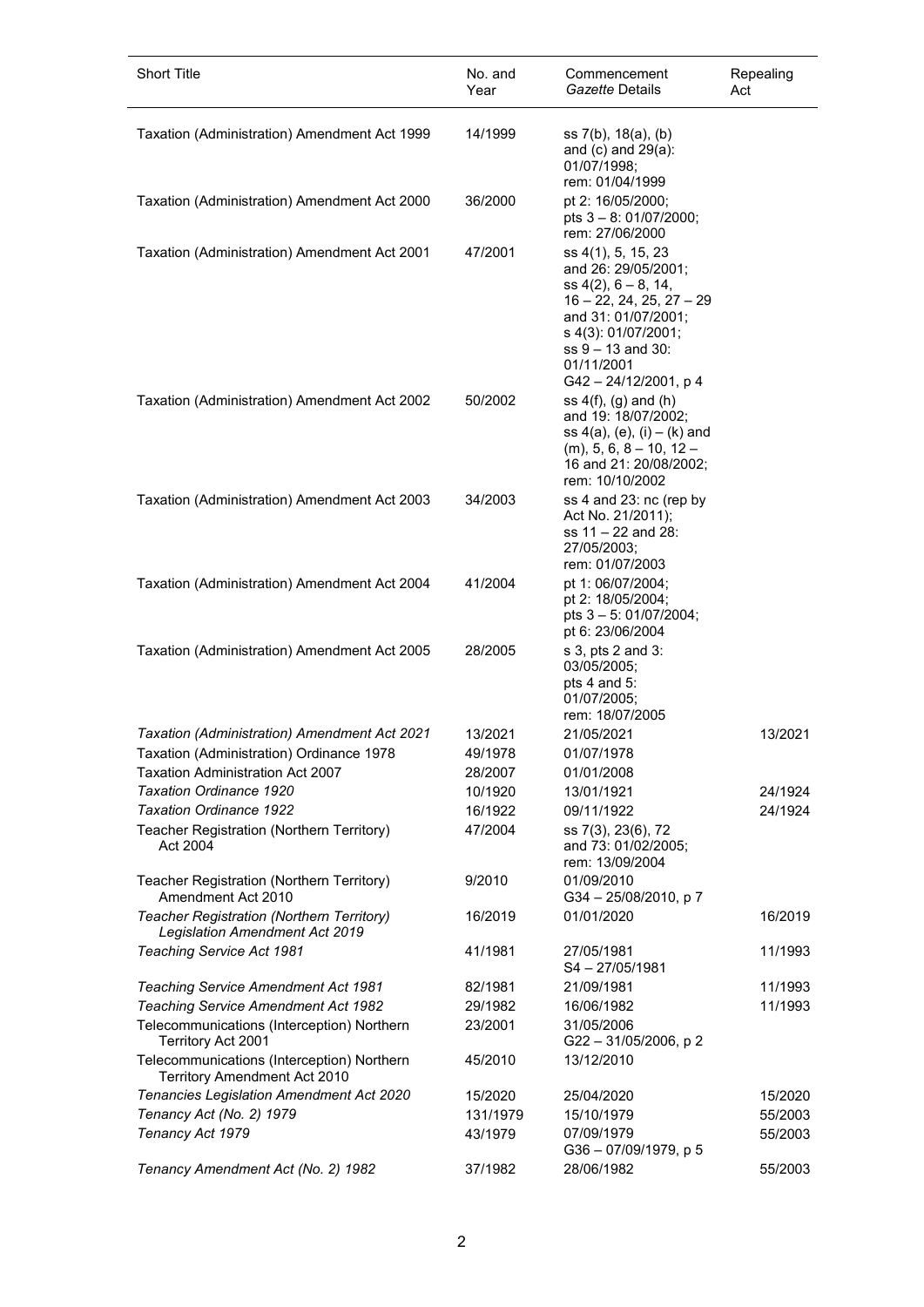| <b>Short Title</b>                                                     | No. and<br>Year | Commencement<br>Gazette Details                                                                                             | Repealing<br>Act     |
|------------------------------------------------------------------------|-----------------|-----------------------------------------------------------------------------------------------------------------------------|----------------------|
| Tenancy Amendment Act 1982                                             | 19/1982         | 27/04/1982                                                                                                                  | 55/2003              |
| Tenancy Amendment Act 1983                                             | 37/1983         | 03/10/1983                                                                                                                  | 55/2003              |
| <b>Tennant Creek Town Management</b><br>Ordinance 1961                 | 18/1961         | 12/07/1961<br>31-12/07/1961, p 138                                                                                          | 95/1978              |
| <b>Tennant Creek Town Management</b><br>Ordinance 1964                 | 49/1964         | 18/09/1964                                                                                                                  | 95/1978              |
| <b>Tennant Creek Town Management</b><br>Ordinance 1968                 | 40/1968         | 18/06/1968                                                                                                                  | 95/1978              |
| <b>Tennant Creek Town Management</b><br>Ordinance 1972                 | 42/1972         | 16/08/1972<br>33 - 16/08/1972, p 304                                                                                        | 95/1978              |
| Termination of Pregnancy Law Reform Act 2017                           | 7/2017          | 01/07/2017<br>S38-29/06/2017                                                                                                |                      |
| Termination of Pregnancy Law Reform Legislation<br>Amendment Act 2021  | 26/2021         | 16/12/2021                                                                                                                  | 26/2021              |
| Termination of Units Plans and Unit Title<br>Schemes Act 2014          | 48/2014         | 01/01/2015                                                                                                                  |                      |
| Territory Development Act (No. 2) 1979                                 | 132/1979        | 15/10/1979                                                                                                                  | 52/1986              |
| <b>Territory Development Act 1979</b>                                  | 80/1979         | 31/08/1979<br>G35-31/08/1979, p 1                                                                                           | 52/1986              |
| <b>Territory Development Amendment Act 1982</b>                        | 7/1982          | 08/04/1982                                                                                                                  | 52/1986              |
| <b>Territory Development Amendment Act 1984</b>                        | 35/1984         | 02/08/1984<br>S42-02/08/1984, p 1                                                                                           | 52/1986              |
| Territory Development Ordinance 1978                                   | 40/1978         | 01/07/1978                                                                                                                  | 52/1986              |
| <b>Territory Families Legislation Amendment</b><br>Act 2021            | 25/2021         | nc                                                                                                                          |                      |
| Territory Insurance Office (Miscellaneous<br>Amendments) Act 1998      | 37/1998         | 27/05/1998                                                                                                                  | 39/2005              |
| Territory Insurance Office (Sale) Act 2014                             | 41/2014         | pt 6, divs 1 to 2: nc (exp<br>before comm); pt 6, div<br>3: 00:01hrs 01/01/2015<br>S131-19/12/2014, p 8;<br>rem: 28/11/2014 |                      |
| Territory Insurance Office Act 1979                                    | 59/1979         | 22/06/1979<br>G25-22/06/1979, p 5                                                                                           | 41/2014              |
| Territory Insurance Office Amendment Act<br>(No. 2) 1991               | 70/1991         | 06/12/1991                                                                                                                  | 41/2014              |
| Territory Insurance Office Amendment Act<br>(No. 2) 1993               | 13/1993         | ss 10 and 11:<br>01/07/1993;<br>rem: 22/04/1993                                                                             | 41/2014              |
| Territory Insurance Office Amendment Act 1981                          | 102/1981        | 21/12/1981                                                                                                                  | 41/2014              |
| Territory Insurance Office Amendment Act 1986                          | 50/1986         | 24/12/1986<br>S90-24/12/1986                                                                                                | 41/2014              |
| Territory Insurance Office Amendment Act 1989                          | 36/1989         | 08/11/1989<br>G44 - 08/11/1989, p 3                                                                                         | 41/2014              |
| Territory Insurance Office Amendment Act 1991                          | 9/1991          | 01/07/1990                                                                                                                  | 41/2014              |
| Territory Insurance Office Amendment Act 1992                          | 65/1992         | 16/11/1992<br>S59-16/11/1992                                                                                                | 41/2014              |
| Territory Insurance Office Amendment Act 1993                          | 7/1993          | 18/03/1993                                                                                                                  | 41/2014              |
| Territory Insurance Office Amendment Act 1994                          | 51/1994         | 20/09/1994                                                                                                                  | 41/2014              |
| Territory Insurance Office Amendment Act 1998                          | 36/1998         | 27/05/1998                                                                                                                  | 41/2014              |
| Territory Insurance Office Amendment Act 2000                          | 76/2000         | 15/12/2000                                                                                                                  | 41/2014              |
| Territory Insurance Office Amendment Act 2005                          | 46/2005         | 14/12/2005                                                                                                                  | 41/2014              |
| Territory Insurance Office Amendment Act 2006                          | 28/2006         | ss 4(3) and 6:<br>19/09/2006;<br>rem: 01/07/2006                                                                            | 41/2014              |
| Territory Insurance Office and Other Legislation<br>Amendment Act 2010 | 35/2010         | pt 4: 01/01/2011;<br>rem: 18/11/2010                                                                                        | 41/2014              |
| <b>Territory Loans Management Corporation</b><br>Act 1986              | 52/1986         | 24/12/1986                                                                                                                  | $S7 -$<br>01/02/1994 |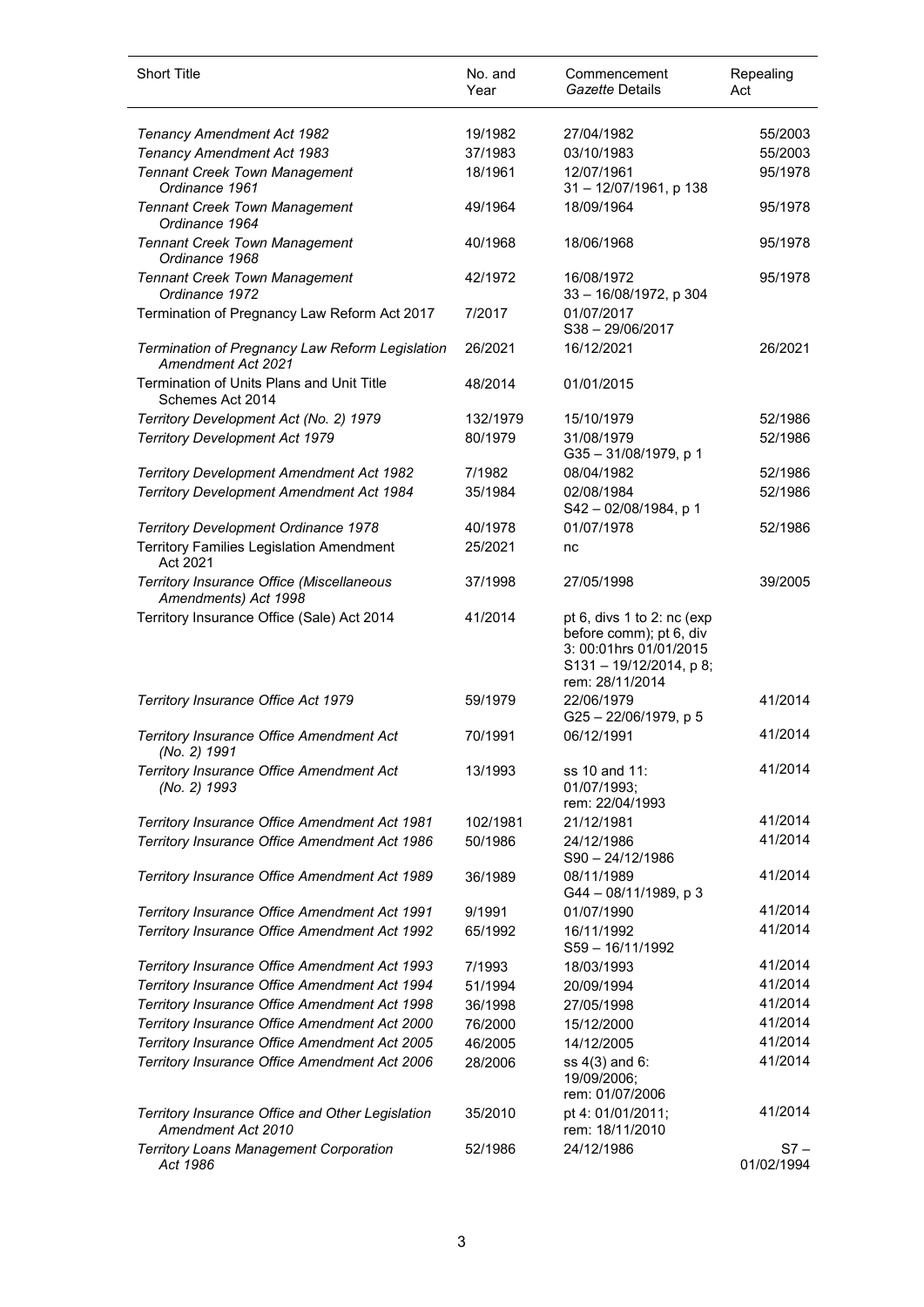| <b>Short Title</b>                                                                                                   | No. and<br>Year    | Commencement<br>Gazette Details                                                                                       | Repealing<br>Act     |
|----------------------------------------------------------------------------------------------------------------------|--------------------|-----------------------------------------------------------------------------------------------------------------------|----------------------|
| <b>Territory Loans Management Corporation</b><br>Amendment Act 1991                                                  | 28/1991            | 17/06/1991                                                                                                            | $S7 -$<br>01/02/1994 |
| Territory Motor Vehicles (Liability) Ordinance 1978<br>Territory Parks and Wildlife Conservation Act<br>(No. 2) 1979 | 43/1978<br>82/1979 | 01/07/1978<br>31/08/1979<br>G35-31/08/1979, p 1                                                                       | 77/1991              |
| Territory Parks and Wildlife Conservation Act<br>(No. 4) 1978                                                        | 130/1978           | 21/12/1978                                                                                                            | 33/2019              |
| Territory Parks and Wildlife Conservation<br>Act 1979                                                                | 86/1979            | 19/07/1979                                                                                                            | 33/2019              |
| Territory Parks and Wildlife Conservation<br>Act 1980                                                                | 15/1980            | 28/03/1980                                                                                                            |                      |
| Territory Parks and Wildlife Conservation<br>Amendment (Joint Management Parks)<br>Act 2007                          | 20/2007            | 31/10/2007<br>G44-31/10/2007, p4                                                                                      |                      |
| Territory Parks and Wildlife Conservation<br>Amendment Act (No. 2) 1983                                              | 23/1983            | 24/06/1983                                                                                                            | 5/2021               |
| Territory Parks and Wildlife Conservation<br>Amendment Act (No. 2) 1985                                              | 71/1985            | 24/12/1985                                                                                                            | 5/2021               |
| Territory Parks and Wildlife Conservation<br>Amendment Act (No. 2) 1986                                              | 55/1986            | 24/12/1986                                                                                                            | 5/2021               |
| Territory Parks and Wildlife Conservation<br>Amendment Act (No. 2) 1990                                              | 51/1990            | 15/01/1990                                                                                                            |                      |
| Territory Parks and Wildlife Conservation<br><b>Amendment Act 1981</b>                                               | 101/1981           | 21/12/1981                                                                                                            | 5/2021               |
| Territory Parks and Wildlife Conservation<br>Amendment Act 1983                                                      | 10/1983            | 27/04/1983                                                                                                            | 5/2021               |
| Territory Parks and Wildlife Conservation<br>Amendment Act 1985                                                      | 62/1985            | 28/01/1986                                                                                                            | 5/2021               |
| Territory Parks and Wildlife Conservation<br>Amendment Act 1986                                                      | 37/1986            | 19/09/1986                                                                                                            | 5/2021               |
| <b>Territory Parks and Wildlife Conservation</b><br>Amendment Act 1988                                               | 7/1988             | 01/11/1988<br>$S62 - 26/10/1988$                                                                                      | 5/2021               |
| Territory Parks and Wildlife Conservation<br>Amendment Act 1989                                                      | 18/1989            | 22/11/1989<br>G46 - 22/11/1989, p 5                                                                                   | 5/2021               |
| Territory Parks and Wildlife Conservation<br>Amendment Act 1990                                                      | 27/1990            | 17/06/1992<br>G24 - 17/06/1992, p 5                                                                                   |                      |
| Territory Parks and Wildlife Conservation<br>Amendment Act 1992                                                      | 12/1992            | 12/08/1992<br>G32 - 12/08/1992, p 3                                                                                   |                      |
| <b>Territory Parks and Wildlife Conservation</b><br>Amendment Act 1994                                               | 72/1994            | 15/12/1994                                                                                                            |                      |
| Territory Parks and Wildlife Conservation<br>Amendment Act 1996                                                      | 48/1996            | 31/10/1996                                                                                                            |                      |
| Territory Parks and Wildlife Conservation<br>Amendment Act 1998                                                      | 4/1998             | 25/03/1998                                                                                                            |                      |
| Territory Parks and Wildlife Conservation<br>Amendment Act 2000                                                      | 58/2000            | 06/12/2000<br>$G48 - 06/12/2000$ , p 8                                                                                |                      |
| Territory Parks and Wildlife Conservation<br>Amendment Act 2005                                                      | 4/2005             | 31/05/2005<br>$S23 - 31/05/2005$                                                                                      |                      |
| Territory Parks and Wildlife Conservation<br>Amendment Act 2006                                                      | 11/2006            | 26/04/2006                                                                                                            |                      |
| Territory Parks and Wildlife Conservation<br>Amendment Act 2009                                                      | 6/2009             | 18/05/2009<br>S22-18/05/2009                                                                                          |                      |
| Territory Parks and Wildlife Conservation<br>Amendment Act 2010                                                      | 34/2010            | 06/12/2010<br>S66, 06/12/2010                                                                                         |                      |
| Territory Parks and Wildlife Conservation<br>Amendment Act 2019                                                      | 34/2019            | 07/11/2019                                                                                                            | 34/2019              |
| Territory Parks and Wildlife Conservation<br>Ordinance (No. 2) 1976                                                  | 24/1977            | ss $1 - 4$ : $18/11/1977$<br>46 - 18/11/1977, p 18;<br>ss $14 - 21$ and $32 - 26$ :<br>19/11/1977;<br>rem: 01/01/1978 |                      |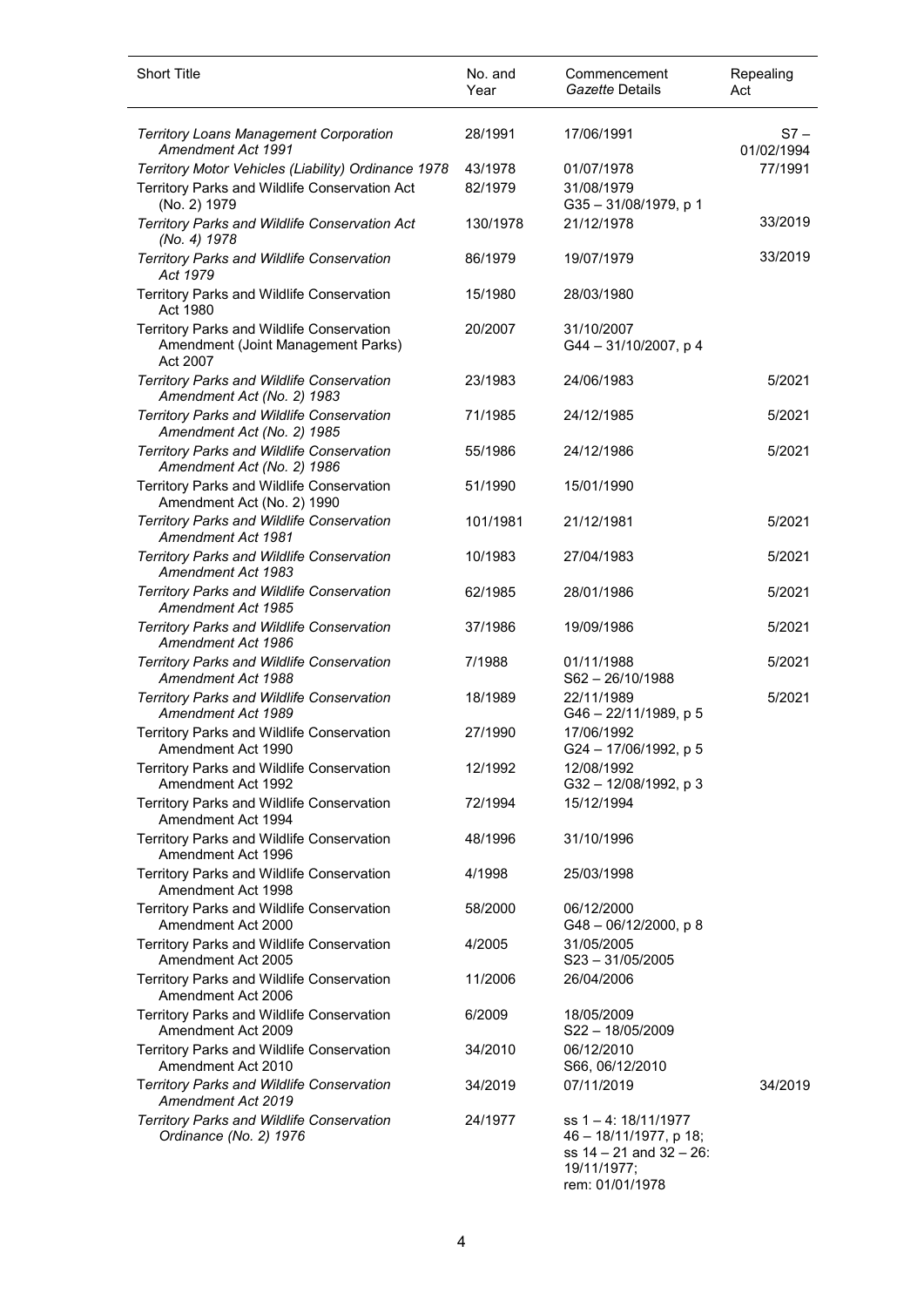| <b>Short Title</b>                                                          | No. and<br>Year | Commencement<br>Gazette Details                                                                                                          | Repealing<br>Act |
|-----------------------------------------------------------------------------|-----------------|------------------------------------------------------------------------------------------------------------------------------------------|------------------|
| Territory Parks and Wildlife Conservation<br>Ordinance (No. 2) 1978         | 112/1978        | 01/02/1979                                                                                                                               | 33/2019          |
| Territory Parks and Wildlife Conservation<br>Ordinance (No. 3) 1976         | 25/1977         | 01/01/1978<br>51-22/12/1977, p 1                                                                                                         | 33/2019          |
| Territory Parks and Wildlife Conservation<br>Ordinance (No. 3) 1978         | 57/1978         | 01/07/1978                                                                                                                               |                  |
| Territory Parks and Wildlife Conservation<br>Ordinance 1976                 | 23/1977         | ss 1, 2 and 45 - 123:<br>19/11/1977<br>46 - 18/11/1977, p 18;<br>rem: 01/01/1978<br>51-22/12/1977, p 1                                   |                  |
| Territory Parks and Wildlife Conservation<br>Ordinance 1978                 | 56/1978         | 01/07/1978                                                                                                                               | 33/2019          |
| Terrorism (Emergency Powers) Act 2003                                       | 22/2003         | 02/07/2003<br>G26 - 02/07/2003, p 2                                                                                                      |                  |
| Terrorism (Emergency Powers) Amendment<br>Act 2006                          | 17/2006         | 28/06/2006<br>$G26 - 28/06/2006$ , p 3                                                                                                   |                  |
| Terrorism (Emergency Powers) Amendment<br>Act 2016                          | 26/2016         | 29/06/2016                                                                                                                               | 26/2016          |
| Terrorism (Northern Territory) Request Act 2003                             | 23/2003         | 29/05/2003                                                                                                                               |                  |
| Testator's Family Maintenance Ordinance 1929                                | 21/1929<br>(NA) | 15/01/1930<br>10/01/1930                                                                                                                 | 10/1970          |
| Testator's Family Maintenance Ordinance 1931                                | 4/1931<br>(NA)  | 23/04/1931                                                                                                                               | 10/1970          |
| The Commercial Bank of Australia Limited<br>(Merger) Act 1982               | 41/1982         | 01/10/1982<br>G38-24/09/1982, p 5                                                                                                        |                  |
| The Commercial Banking Company of Sydney<br>Limited (Merger) Act 1982       | 42/1982         | 01/01/1983<br>G48-03/12/1982, p 5                                                                                                        |                  |
| Therapeutic Goods and Cosmetics Act 1986                                    | 46/1986         | 28/09/1988<br>G39-28/09/1988, p8                                                                                                         | 13/2012          |
| Thorngate Estate Ordinance 1912                                             | 6/1912          | 21/09/1912                                                                                                                               | 59/1970          |
| Tin Dredging Ordinance 1911                                                 | 4/1911          | 06/04/1911                                                                                                                               | 9/1963           |
| Tin Dredging Ordinance 1920                                                 | 1/1920          | 11/03/1920                                                                                                                               | 9/1939           |
| Tin Dredging Ordinance 1924                                                 | 7/1924          | 06/03/1924                                                                                                                               | 9/1939           |
| Tobacco Act 1992                                                            | 47/1992         | 11/11/1992<br>G45-11/11/1992, p2                                                                                                         | 68/2002          |
| Tobacco Amendment Act 1993                                                  | 20/1993         | 16/06/1993                                                                                                                               | 68/2002          |
| Tobacco Control Act 2002                                                    | 68/2002         | pt 3, divs 2, 3 (other<br>than s 23) and 4 (other<br>than $s$ 27) and $s$ 28:<br>31/05/2003;<br>rem: 01/01/2003<br>G50 - 18/12/2002, p 6 |                  |
| Tobacco Control Amendment Act 2003                                          | 24/2003         | 31/05/2003                                                                                                                               |                  |
| Tobacco Control Legislation Amendment Act 2010                              | 25/2010         | pt 3: 02/01/2011;<br>rem: 30/06/2010                                                                                                     |                  |
| Tobacco Control Legislation Amendment Act 2014                              | 40/2014         | 01/12/2014<br>$S122 - 01/12/2014$                                                                                                        | 40/2014          |
| Tobacco Control Legislation Amendment Act 2019                              | 4/2019          | 01/07/2019<br>G15 - 10/04/2019, p 4                                                                                                      | 4/2019           |
| Totalisator Licensing and Regulation Act 2000                               | 15/2000         | 12/06/2000                                                                                                                               |                  |
| Totalizator Administration and Betting Act 1985                             | 21/1985         | 05/06/1985<br>S24-05/06/1985                                                                                                             | 14/2000          |
| <b>Totalizator Administration and Betting Amendment</b><br>Act (No. 2) 1986 | 72/1986         | 24/12/1986<br>S90-24/12/1986                                                                                                             | 14/2000          |
| <b>Totalizator Administration and Betting Amendment</b><br>Act 1986         | 42/1986         | 01/10/1986                                                                                                                               | 14/2000          |
| <b>Totalizator Administration and Betting Amendment</b><br>Act 1991         | 19/1991         | 01/07/1991                                                                                                                               | 14/2000          |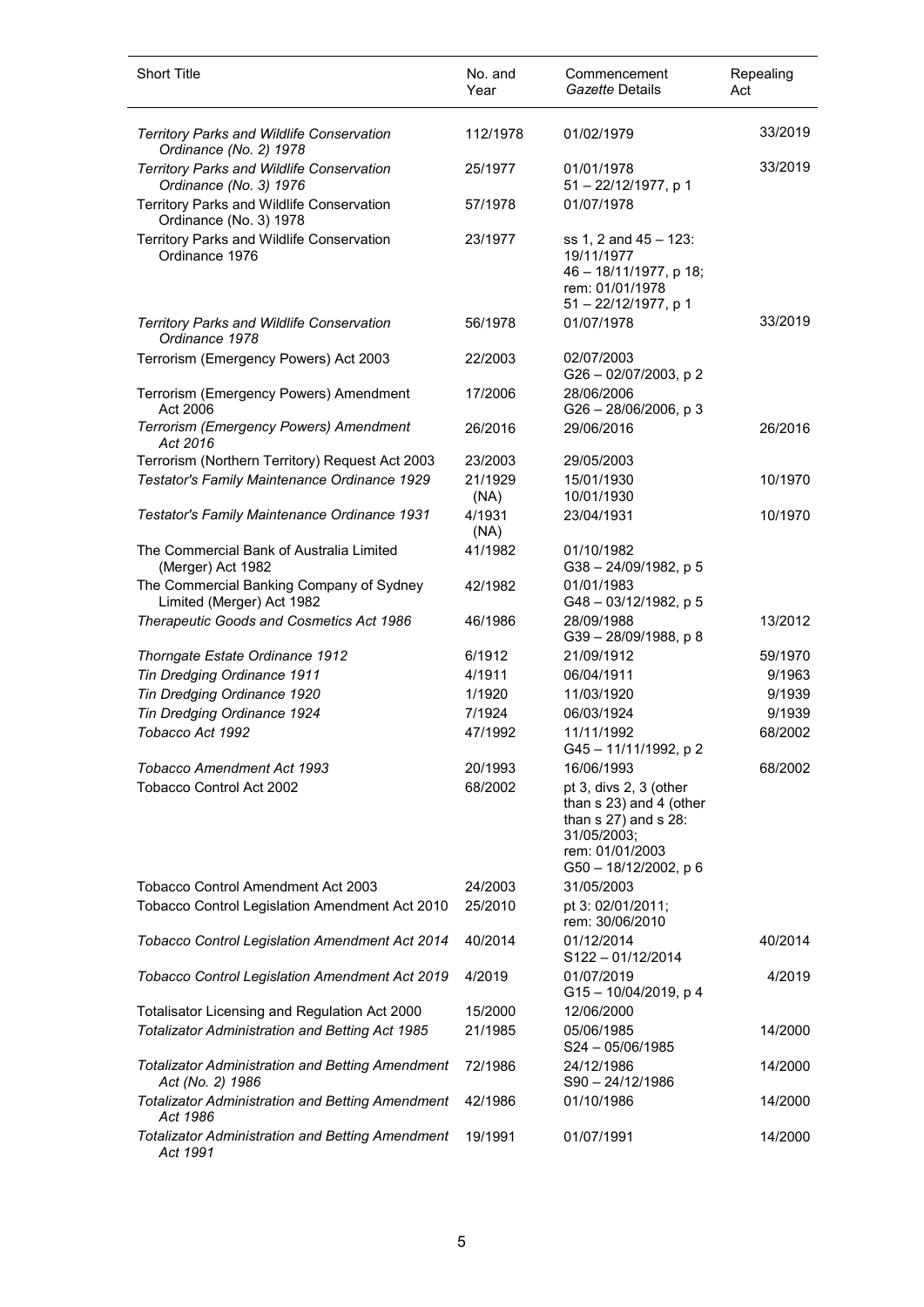| <b>Short Title</b>                                                  | No. and<br>Year | Commencement<br>Gazette Details            | Repealing<br>Act       |
|---------------------------------------------------------------------|-----------------|--------------------------------------------|------------------------|
| <b>Totalizator Administration and Betting Amendment</b><br>Act 1993 | 41/1993         | 01/11/1993                                 | 14/2000                |
| Tourism NT Act 2012                                                 | 22/2012         | 16/11/2012<br>S67-13/11/2012               |                        |
| Tourist Board Act (No. 2) 1978                                      | 86/1978         | 23/08/1978                                 | 124/1979               |
| Tourist Board Ordinance (No. 2) 1962                                | 41/1963         | 17/05/1963                                 | 124/1979               |
| Tourist Board Ordinance (No. 2) 1966                                | 40/1966         | 14/09/1966                                 | 124/1979               |
| Tourist Board Ordinance (No. 2) 1967                                | 40/1967         | 17/11/1967                                 | 124/1979               |
| <b>Tourist Board Ordinance 1962</b>                                 | 16/1962         | 19/09/1962<br>44 - 19/09/1962, p 170       | 124/1979               |
| Tourist Board Ordinance 1964                                        | 52/1964         | 18/09/1964                                 | 124/1979               |
| <b>Tourist Board Ordinance 1966</b>                                 | 8/1966          | 23/03/1966                                 | 124/1979               |
| <b>Tourist Board Ordinance 1967</b>                                 | 15/1967         | 22/06/1967                                 | 124/1979               |
| Tourist Board Ordinance 1970                                        | 28/1970         | 14/10/1970<br>41 - 14/10/1970, p 294       | 124/1979               |
| <b>Tourist Board Ordinance 1973</b>                                 | 71/1973         | 11/12/1973                                 | 124/1979               |
| <b>Tourist Board Ordinance 1978</b>                                 | 53/1978         | 01/01/1978                                 | 124/1979               |
| Town Lands Leases (Temporary Provisions)<br>Ordinance 1969          | 26/1969         | 30/09/1969                                 | 87/1973                |
| Town Planning Ordinance (No. 2) 1971                                | 61/1971         | 18/11/1971                                 | 48/1979                |
| Town Planning Ordinance (No. 2) 1973                                | 73/1973         | 11/12/1973                                 | 48/1979                |
| Town Planning Ordinance (No. 3) 1973                                | 1/1974          | 11/01/1974                                 | 48/1979                |
| Town Planning Ordinance (No. 4) 1971                                | 62/1971         | 24/11/1971                                 | 48/1979                |
| Town Planning Ordinance (No. 2) 1970                                | 42/1970         | 14/11/1970                                 | 48/1979                |
| Town Planning Ordinance 1964                                        | 23/1964         | 24/06/1964<br>25 - 24/06/1964, p 103       | 48/1989                |
| Town Planning Ordinance 1965                                        | 16/1965         | 16/06/1965<br>24 - 16/06/1965, p 95        | 48/1979                |
| Town Planning Ordinance 1968                                        | 26/1968         | 18/06/1968                                 | 48/1979                |
| Town Planning Ordinance 1970                                        | 22/1970         | 14/05/1970                                 | 48/1979                |
| Town Planning Ordinance 1971                                        | 47/1971         | 27/09/1971                                 | 48/1979                |
| Town Planning Ordinance 1973                                        | 31/1973         | 14/06/1973                                 | 48/1979                |
| Town Planning Ordinance 1974                                        | 9/1974          | $ss$ 4 - 6: 30/06/1974;<br>rem: 12/06/1974 | 48/1979                |
| Town Planning Ordinance 1977                                        | 53/1977         | 14/12/1977<br>49A - 14/12/1977, p 1        | 48/1979                |
| Town Planning Ordinance 1978                                        | 10/1978         | 13/04/1978                                 | 48/1979                |
| Trade Development Zone Act 1985                                     | 32/1985         | 25/09/1985<br>G38-25/09/1985, p 9          | 32/2003                |
| Trade Development Zone Act Repeal Act 2003                          | 32/2003         | 01/07/2003                                 | $G38 -$<br>24/09/2003, |
| Trade Measurement Act 1990                                          | 40/1990         | 31/05/1991<br>S27-31/05/1991               | p 3<br>6/2010          |
| Trade Measurement Administration Act 1990                           | 41/1990         | 31/05/1991<br>$S27 - 31/05/1991$           | 6/2010                 |
| <b>Trade Measurement Administration Amendment</b><br>Act 1995       | 34/1995         | 12/09/1995                                 | 6/2010                 |
| <b>Trade Measurement Administration Amendment</b><br>Act 2003       | 6/2003          | 18/03/2003                                 | 6/2010                 |
| Trade Measurement Amendment Act 2003                                | 5/2003          | 18/03/2003                                 | 6/2010                 |
| Trade Measurement Legislation Repeal Act 2010                       | 6/2010          | pt 4: 17/03/2010;<br>rem: 01/07/2010       | 6/2010                 |
| Trade Union Ordinance 1922                                          | 13/1922         | 21/09/1922                                 | 29/1981                |
| Trading in Blood (Prohibition) Ordinance 1974                       | 29/1974         | 19/08/1974                                 | 121/1979               |
| Traffic Act (No. 2) 1978                                            | 131/1978        | 16/02/1979<br>G7-16/02/1979, p 1           | 44/1987                |

l,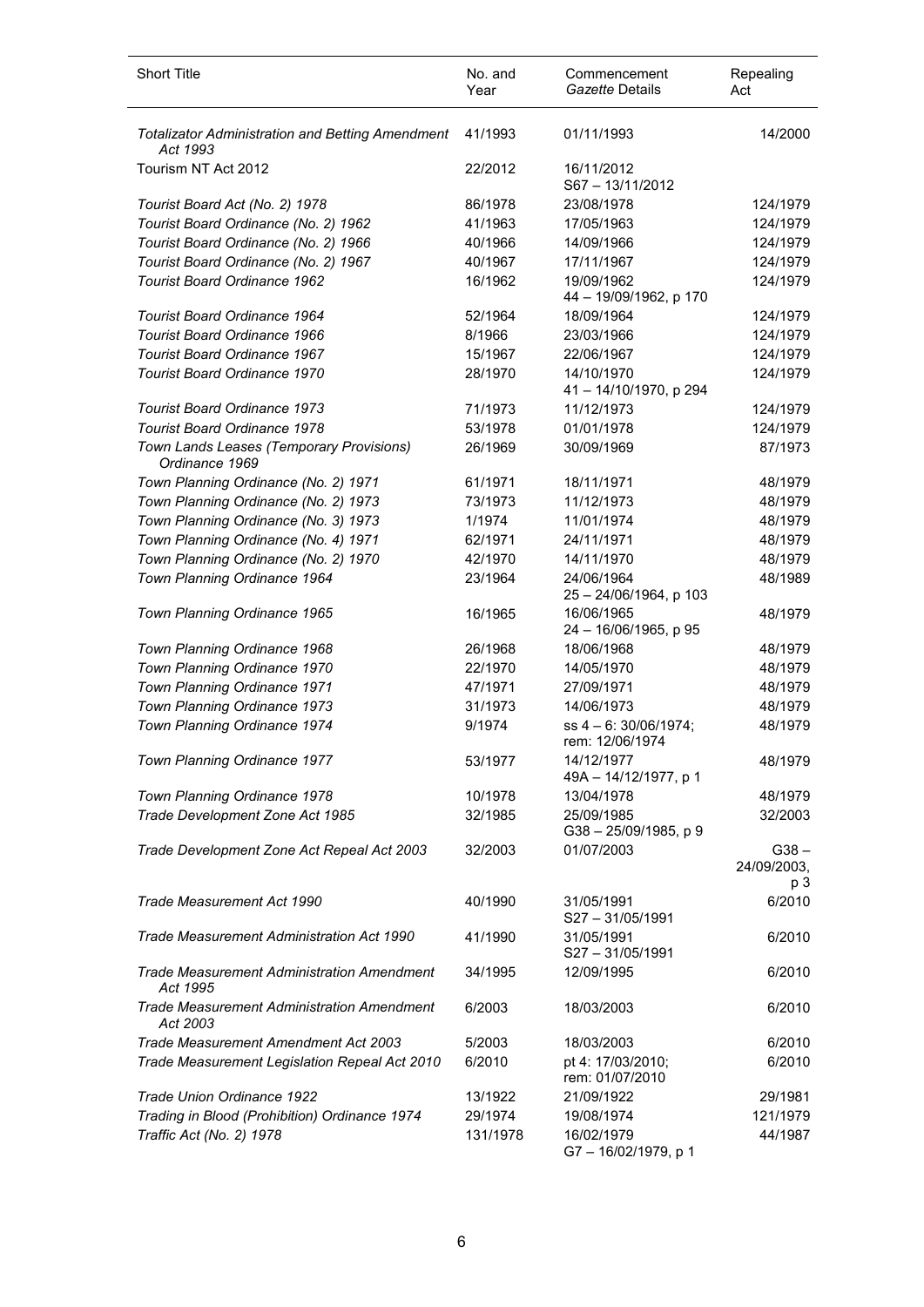| <b>Short Title</b>                                  | No. and<br>Year | Commencement<br>Gazette Details                       | Repealing<br>Act |
|-----------------------------------------------------|-----------------|-------------------------------------------------------|------------------|
| Traffic Act (No. 2) 1979                            | 134/1979        | 01/02/1980<br>$G5 - 01/02/1980$ , p 1                 | 44/1987          |
| Traffic Act (No. 3) 1978                            | 132/1978        | 21/12/1978                                            | 44/1987          |
| Traffic Act (No. 3) 1979                            | 161/1979        | 11/07/1980                                            | 44/1987          |
| Traffic Act (No. 4) 1979                            | 139/1979        | 01/02/1980                                            | 44/1987          |
| Traffic Act 1979                                    | 106/1979        | 12/10/1979                                            | 44/1987          |
| **Traffic Act 1987                                  | 44/1987         | 20/06/1988<br>$S30 - 15/06/1988$                      |                  |
| Traffic Amendment Act (No. 2) 1981                  | 83/1981         | 21/09/1981                                            | 44/1987          |
| Traffic Amendment Act (No. 2) 1982                  | 82/1982         | 14/12/1982                                            | 44/1987          |
| Traffic Amendment Act (No. 2) 1989                  | 64/1989         | 07/11/1989                                            | 5/2021           |
| Traffic Amendment Act (No. 2) 1994                  | 1/1995          | 09/02/1995                                            |                  |
| Traffic Amendment Act (No. 2) 1998                  | 99/1998         | 09/02/1999                                            |                  |
| Traffic Amendment Act (No. 3) 1981                  | 112/1981        | 19/02/1982                                            | 44/1987          |
| Traffic Amendment Act (No. 4) 1981                  | 113/1981        | 24/12/1981                                            | 44/1987          |
| <b>Traffic Amendment Act 1981</b>                   | 20/1981         | 01/03/1981                                            | 44/1987          |
| <b>Traffic Amendment Act 1982</b>                   | 81/1982         | 14/12/1982                                            | 44/1987          |
| <b>Traffic Amendment Act 1983</b>                   | 16/1983         | 24/06/1983                                            | 44/1987          |
| <b>Traffic Amendment Act 1984</b>                   | 13/1984         | 12/07/1984                                            | 44/1987          |
| <b>Traffic Amendment Act 1986</b>                   | 23/1986         | 30/06/1986                                            | 44/1987          |
| <b>Traffic Amendment Act 1987</b>                   | 16/1987         | 01/10/1987<br>G38-23/09/1987, p4                      | 44/1987          |
| Traffic Amendment Act 1988                          | 13/1988         | 20/06/1988                                            | 5/2021           |
| <b>Traffic Amendment Act 1989</b>                   | 25/1989         | 15/06/1989                                            | 5/2021           |
| <b>Traffic Amendment Act 1992</b>                   | 32/1992         | 01/01/1994<br>G51-22/12/1993, p 4                     |                  |
| Traffic Amendment Act 1992 Amendment<br>Act 1993    | 52/1993         | 29/09/1993                                            |                  |
| <b>Traffic Amendment Act 1993</b>                   | 61/1993         | 05/10/1993                                            |                  |
| Traffic Amendment Act 1994                          | 8/1994          | 01/11/1994<br>S54-28/10/1994                          |                  |
| Traffic Amendment Act 1994 Amendment<br>Act 1994    | 63/1994         | 01/11/1994                                            |                  |
| Traffic Amendment Act 1996                          | 25/1996         | 25/06/1996                                            |                  |
| Traffic Amendment Act 1998                          | 2/1998          | 25/03/1998                                            |                  |
| <b>Traffic Amendment Act 2003</b>                   | 54/2003         | 29/10/2003<br>G43-29/10/2003, p4                      |                  |
| Traffic Amendment Act 2004                          | 30/2004         | s 6: 04/06/2004;<br>rem: 01/11/2004<br>S34-28/10/2004 |                  |
| Traffic and Other Legislation Amendment<br>Act 2011 | 22/2011         | 01/09/2011<br>G35-31/08/2011, p9                      |                  |
| Traffic and Other Legislation Amendment<br>Act 2015 | 35/2015         | 01/02/2016<br>G3-20/01/2016, p 10                     | 35/2015          |
| Traffic Ordinance (No. 2) 1966                      | 31/1966         | 14/09/1966                                            | 44/1987          |
| Traffic Ordinance (No. 2) 1968                      | 42/1968         | 24/06/1968                                            | 44/1987          |
| Traffic Ordinance (No. 2) 1971                      | 35/1971         | 18/06/1971                                            | 44/1987          |
| Traffic Ordinance (No. 2) 1972                      | 51/1972         | 08/11/1972<br>45 - 08/11/1972, p 402                  | 44/1987          |
| Traffic Ordinance (No. 2) 1973                      | 48/1973         | 01/10/1973<br>39 - 27/09/1973, p 330                  | 44/1987          |
| Traffic Ordinance (No. 2) 1974                      | 11/1974         | 01/07/1974                                            | 44/1987          |
| Traffic Ordinance (No. 2) 1976                      | 56/1976         | 26/11/1976<br>$48 - 26/11/1976$ ,<br>p 1408           | 44/1987          |
| Traffic Ordinance (No. 3) 1968                      | 69/1968         | 07/10/1968                                            | 44/1987          |
| Traffic Ordinance (No. 3) 1971                      | 48/1971         | 01/01/1972<br>50 - 15/12/1971, p 457                  | 44/1987          |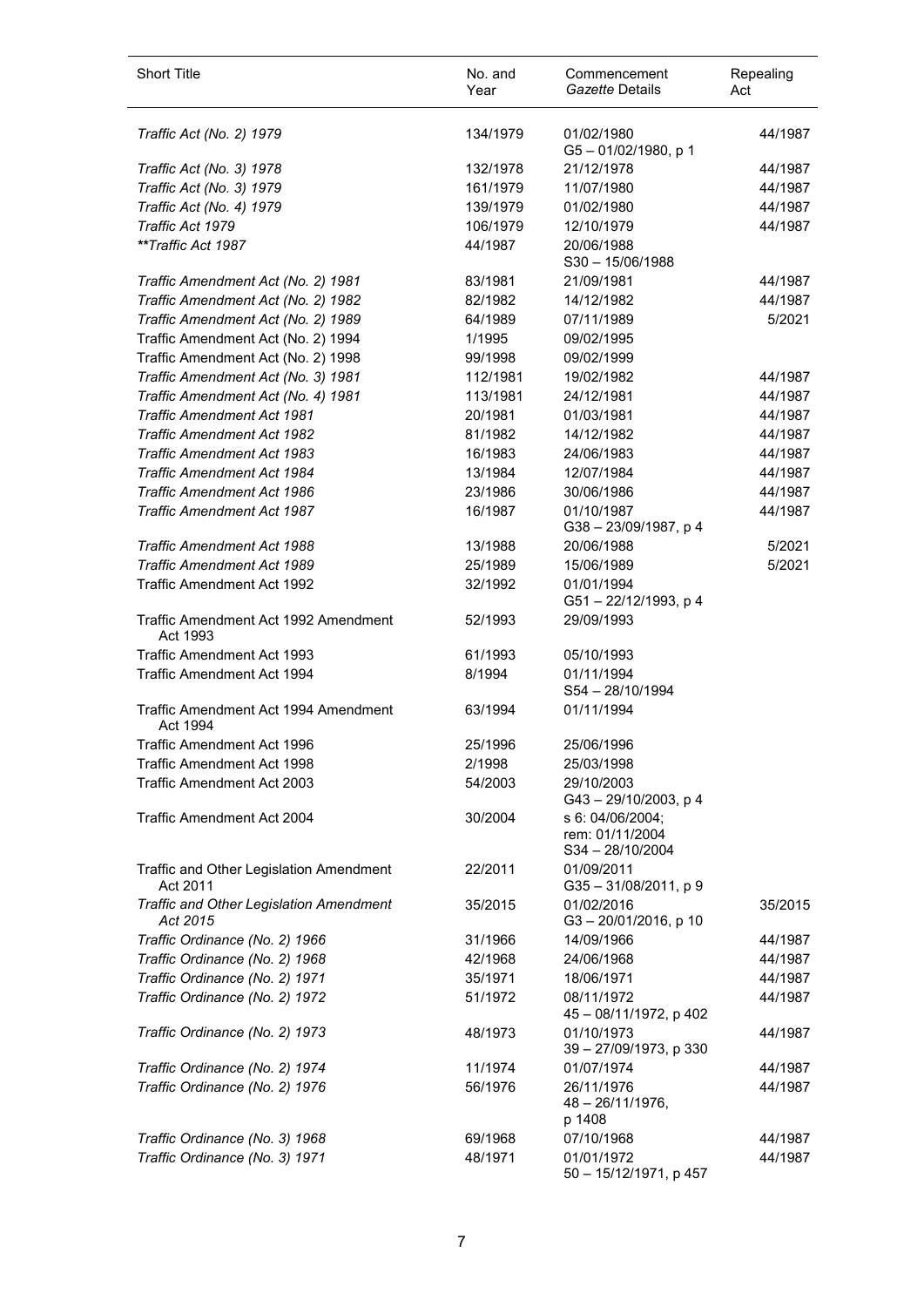| Short Title                                               | No. and<br>Year | Commencement<br>Gazette Details                                  | Repealing<br>Act |
|-----------------------------------------------------------|-----------------|------------------------------------------------------------------|------------------|
| Traffic Ordinance (No. 3) 1972                            | 71/1972         | 25/01/1973<br>4-25/01/1973, p 36                                 | 44/1987          |
| Traffic Ordinance (No. 3) 1973                            | 80/1973         | 02/12/1974<br>44 - 31/10/1974, p 495                             | 44/1987          |
| Traffic Ordinance (No. 3) 1974                            | 31/1974         | ss $4(1)(a)$ , $5 - 8$ and 11:<br>02/12/1974;<br>rem: 26/08/1974 | 44/1987          |
| Traffic Ordinance (No. 3) 1976                            | 7/1977          | 24/11/1978<br>47 - 24/11/1978, p 4                               | 44/1987          |
| Traffic Ordinance (No. 4) 1973                            | 84/1973         | 11/12/1973                                                       | 44/1987          |
| <b>Traffic Ordinance 1949</b>                             | 8/1949          | 09/09/1953<br>$35 - 09/09/1953$                                  | 44/1987          |
| Traffic Ordinance 1952                                    | 14/1952         | 09/09/1953<br>$35 - 09/09/1953$                                  | 44/1987          |
| Traffic Ordinance 1954                                    | 12/1954         | 10/03/1955<br>$10 - 09/03/1955$                                  | 44/1987          |
| Traffic Ordinance 1956                                    | 27/1956         | 24/10/1957<br>43 - 23/10/1957                                    | 44/1987          |
| Traffic Ordinance 1957                                    | 36/1957         | 14/05/1958<br>$20 - 07/05/1958$                                  | 44/1987          |
| Traffic Ordinance 1958                                    | 5/1958          | 01/11/1959<br>41-23/09/1959                                      | 44/1987          |
| Traffic Ordinance 1959                                    | 15/1959         | 26/06/1959                                                       | 44/1987          |
| Traffic Ordinance 1960                                    | 8/1961          | 03/02/1961                                                       | 44/1987          |
| Traffic Ordinance 1961                                    | 28/1961         | 24/08/1961                                                       | 44/1987          |
| Traffic Ordinance 1962                                    | 46/1962         | 19/11/1962                                                       | 44/1987          |
| Traffic Ordinance 1966                                    | 10/1967         | 14/06/1967<br>30 - 31/05/1967, p 150                             | 44/1987          |
| Traffic Ordinance 1968                                    | 41/1968         | 24/06/1968                                                       | 44/1987          |
| Traffic Ordinance 1969                                    | 5/1970          | 01/07/1971<br>14 - 08/04/1970, p 112                             | 44/1987          |
| Traffic Ordinance 1970                                    | 64/1970         | 07/04/1971<br>14 - 07/04/1971, p 112                             | 44/1987          |
| Traffic Ordinance 1971                                    | 13/1971         | 07/04/1971                                                       | 44/1987          |
| Traffic Ordinance 1972                                    | 23/1972         | 08/11/1972<br>45 - 08/11/1972, p 402                             | 44/1987          |
| Traffic Ordinance 1973                                    | 47/1973         | 01/10/1973<br>39 - 27/09/1973, p 330                             | 44/1987          |
| Traffic Ordinance 1974                                    | 10/1974         | 26/06/1974                                                       | 44/1987          |
| Traffic Ordinance 1975                                    | 5/1975          | 12/03/1975                                                       | 44/1987          |
| Traffic Ordinance 1976                                    | 24/1976         | 30/07/1976<br>31 - 30/07/1976, p 905                             | 44/1987          |
| <b>Traffic Ordinance 1977</b>                             | 33/1977         | 05/07/1977                                                       | 44/1987          |
| Traffic Ordinance 1978                                    | 17/1978         | 08/09/1978<br>36 - 08/09/1978, p 9                               | 44/1987          |
| Training and Skills Development Act 2016                  | 25/2016         | 04/07/2016<br>S61-04/07/2016                                     |                  |
| Training and Skills Development Amendment<br>Act 2018     | 26/2018         | 23/11/2018                                                       | 26/2018          |
| Transfer of Executive Powers Ordinance 1975               | 13/1976         | nc                                                               | 64/1976          |
| Transfer of Powers (Further Provisions)<br>Ordinance 1977 | 51/1977         | 01/01/1978                                                       |                  |
| Transfer of Powers (Health) Act 1978                      | 122/1978        | 01/01/1979                                                       | 12/2003          |
| Transfer of Powers (Law) Act 1978                         | 1/1980          | 01/01/1979                                                       | 12/2003          |
| Transfer of Powers (Law) Act 1979                         | 2/1980          | 07/01/1980                                                       | 12/2003          |
| Transfer of Powers (Self-Government)<br>Ordinance 1978    | 54/1978         | 01/07/1978                                                       |                  |
| Transfer of Powers Ordinance (No. 2) 1976                 | 65/1976         | 22/12/1976                                                       |                  |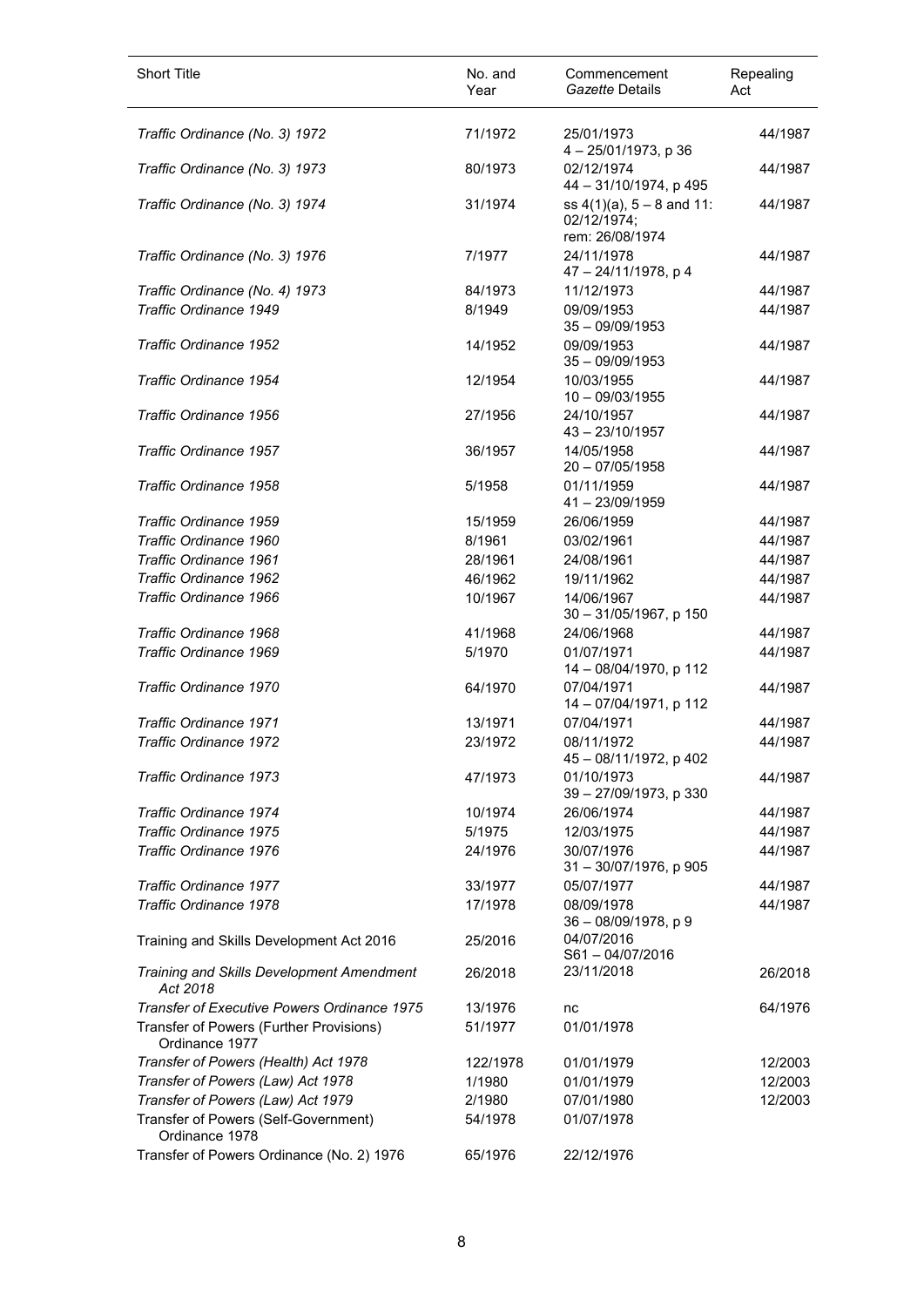| <b>Short Title</b>                                                                                    | No. and<br>Year | Commencement<br>Gazette Details                                     | Repealing<br>Act |
|-------------------------------------------------------------------------------------------------------|-----------------|---------------------------------------------------------------------|------------------|
| Transfer of Powers Ordinance 1976                                                                     | 64/1976         | 01/01/1977<br>$53 - 24/12/1976$ ,<br>p 1573                         |                  |
| Transport Legislation (Alcohol Ignition Lock)<br>Amendment Act 2008                                   | 32/2008         | 09/04/2009<br>S15-09/04/2009                                        |                  |
| <b>Transport Legislation (Demerit Points)</b><br>Amendment Act 2007                                   | 13/2007         | 01/09/2007                                                          |                  |
| Transport Legislation (Drug Driving) Amendment<br>Act 2008                                            | 7/2008          | 01/07/2008<br>G25-25/06/2008, p 4                                   |                  |
| Transport Legislation (Hoon Behaviour)<br>Amendment Act 2009                                          | 7/2009          | 30/06/2009<br>G24 - 17/06/2009, p 5                                 |                  |
| Transport Legislation (Road Safety) Amendment<br>Act 2007                                             | 10/2007         | 01/07/2007<br>$S16 - 27/06/2007$                                    |                  |
| Transport Legislation Amendment Act 2019                                                              | 35/2019         | s 11: nc:<br>rem: 11/12/2019<br>$S70 - 11/12/2019$                  | 23/2020          |
| <b>Transport Legislation Amendment Act 2020</b>                                                       | 23/2020         | 01/07/2021<br>G23-09/06/2021, p 1                                   | 23/2020          |
| Transport of Dangerous Goods by Road and Rail<br>(National Uniform Legislation) Act 2010              | 32/2010         | 31/03/2011<br>G13-30/03/2011, p 14                                  |                  |
| Transport of Dangerous Goods by Road and Rail<br>(National Uniform Legislation) Amendment<br>Act 2013 | 16/2013         | 06/06/2013                                                          |                  |
| Trans-Tasman Mutual Recognition Act 1998                                                              | 89/1998         | 01/01/1999                                                          |                  |
| Trans-Territory Pipeline and Blacktip Gas Projects<br>(Special Provisions) Act 2005                   | 23/2005         | 06/05/2005                                                          |                  |
| Treason (Repeal of Imperial Acts and State Acts)<br>Ordinance 1968                                    | 57/1968         | 30/10/1968<br>47 - 30/10/1968, p 304                                | 87/1973          |
| Treason and Felony Forfeiture Amendment<br>Act 1981                                                   | 84/1981         | 30/04/1982<br>G17-30/04/1982, p7                                    | 35/1991          |
| Treasury and Finance Legislation Amendment<br>Act 2020                                                | 28/2020         | pts 2 and 3:<br>01/07/2020;<br>pt 4: 01/12/2020;<br>rem: 16/12/2020 | 28/2020          |
| Treasury Legislation Amendment Act 2014                                                               | 24/2014         | 13/05/2014                                                          | 24/2014          |
| <b>Treasury Legislation and Consequential</b><br>Amendment Act 2006                                   | 19/2006         | pt 1: 28/06/2006;<br>pt 2: 02/05/2006;<br>rem: 01/07/2006           | 4/2007           |
| Treaty Commissioner Act 2020                                                                          | 24/2020         | 11/07/2021                                                          |                  |
| Trespass Act 1987                                                                                     | 7/1987          | 01/07/1987<br>G25-24/06/1987, p4                                    |                  |
| Trespass Amendment Act 2000                                                                           | 51/2000         | 06/12/2000<br>$G48 - 06/12/2000$ , p 3                              |                  |
| Trespassers (Temporary Provision)<br>Ordinance 1975                                                   | 34/1975         | 22/12/1975                                                          | 34/1975          |
| Trespassers (Temporary Provision)<br>Ordinance 1976                                                   | 28/1976         | 28/06/1976                                                          | 28/1976          |
| Trustee (Consequential Amendments) Act 1996                                                           | 8/1996          | 20/03/1996                                                          | 39/2005          |
| Trustee Act 1979                                                                                      | 99/1979         | 10/08/1979                                                          | 33/2019          |
| Trustee Amendment Act (No. 2) 1994                                                                    | 36/1994         | 01/08/1994                                                          |                  |
| Trustee Amendment Act (No. 2) 1995                                                                    | 60/1995         | 26/02/1996<br>G7-14/02/1996, p 2                                    |                  |
| Trustee Amendment Act 1981                                                                            | 57/1981         | s 5: 01/01/1981;<br>rem: 28/08/1981<br>G34-28/08/1981, p9           |                  |
| Trustee Amendment Act 1988                                                                            | 59/1988         | 01/01/1989<br>$S79 - 30/12/1988$                                    | 5/2021           |
| Trustee Amendment Act 1991                                                                            | 69/1991         | 16/12/1991<br>S63-16/12/1991                                        |                  |
| Trustee Amendment Act 1992                                                                            | 72/1992         | 14/12/1992                                                          |                  |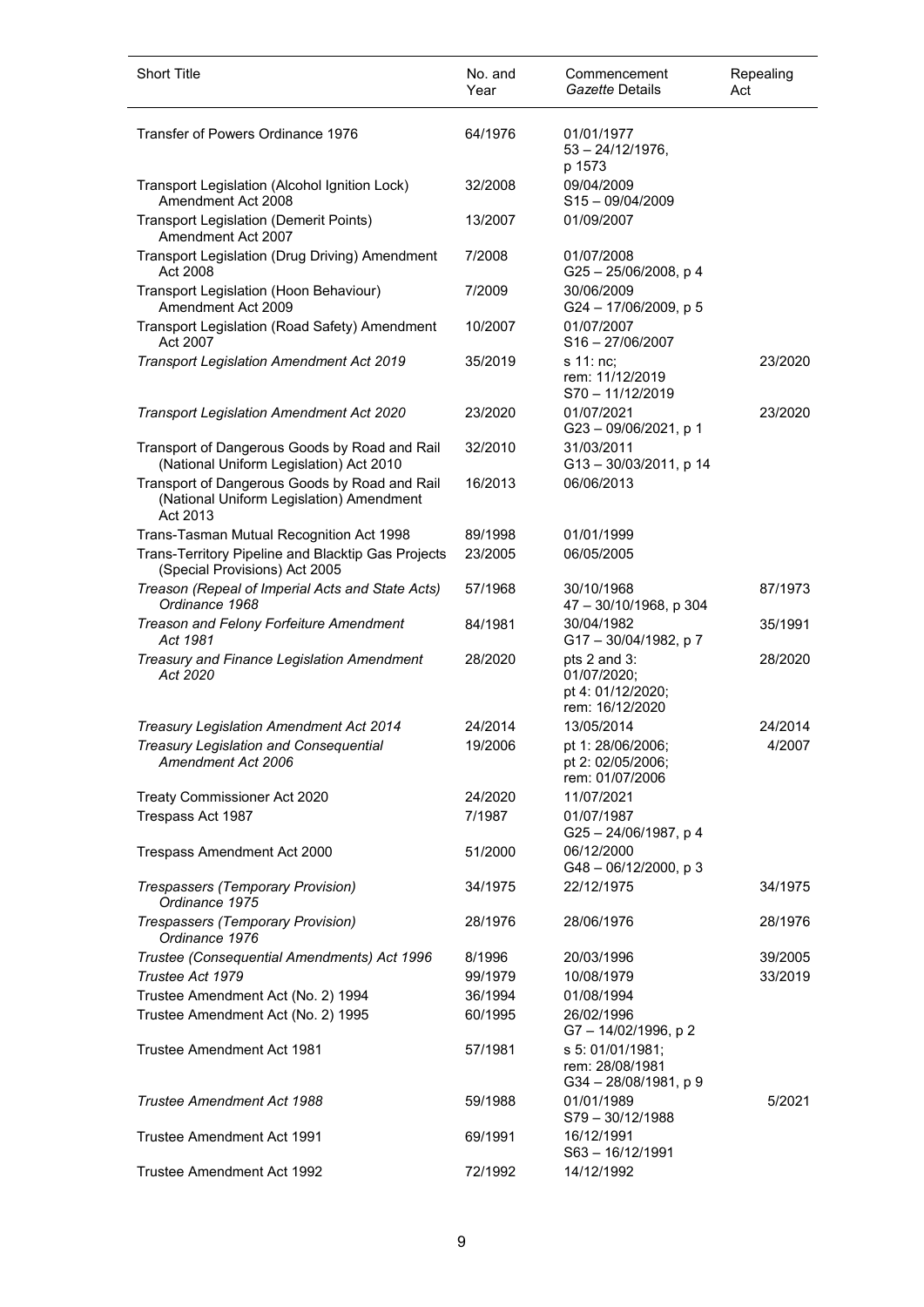| <b>Short Title</b>                                                        | No. and<br>Year | Commencement<br>Gazette Details                                                                                                       | Repealing<br>Act |
|---------------------------------------------------------------------------|-----------------|---------------------------------------------------------------------------------------------------------------------------------------|------------------|
| Trustee Amendment Act 1994                                                | 9/1994          | 16/03/1994                                                                                                                            |                  |
|                                                                           |                 |                                                                                                                                       |                  |
| Trustee Amendment Act 1995                                                | 13/1995         | 26/06/1995                                                                                                                            |                  |
| Trustee Ordinance (No. 2) 1972                                            | 69/1972         | 05/12/1972                                                                                                                            | 33/2019          |
| Trustee Ordinance 1969                                                    | 56/1969         | 08/02/1971                                                                                                                            |                  |
| Trustee Ordinance 1972                                                    | 41/1972         | 31/07/1972                                                                                                                            |                  |
| Trustee Ordinance 1976                                                    | 58/1976         | 25/02/1977<br>8A - 25/02/1977, p 327                                                                                                  |                  |
| Tuberculosis Ordinance 1950                                               | 2/1951          | 30/06/1951<br>$25 - 20/06/1951$                                                                                                       | 34/1981          |
| Tuberculosis Ordinance 1964                                               | 25/1964         | 14/07/1964                                                                                                                            | 34/1981          |
| Unauthorized Documents Ordinance 1969                                     | 35/1969         | 30/09/1969                                                                                                                            |                  |
| Unclaimed Superannuation Benefits Act 1998                                | 30/1998         | 30/04/1998                                                                                                                            |                  |
| Uncollected Goods (Consequential Amendments)<br>Act 2004                  | 34/2004         | 01/07/2004                                                                                                                            | 39/2005          |
| Uncollected Goods Act 2004                                                | 33/2004         | 01/07/2004                                                                                                                            |                  |
|                                                                           |                 | $G26 - 30/06/2004$ , p 3                                                                                                              |                  |
| Unit Title Schemes Act 2009                                               | 14/2009         | pt 2.3, div 3, subdy 4<br>and s 135 (to ext ins<br>s 54C): 01/01/2010;<br>s 111: 01/07/2010;<br>rem: 01/07/2009<br>$S30 - 26/06/2009$ |                  |
| Unit Titles (Consequential Amendments - Building<br>Development) Act 2001 | 15/2001         | 01/03/2002                                                                                                                            | 39/2005          |
| Unit Titles Act 1979                                                      | 56/1979         | 03/08/1979<br>G31-03/08/1979, p4                                                                                                      | 33/2019          |
| Unit Titles Amendment Act (No. 2) 1993                                    | 65/1993         | 01/12/1993<br>S95-01/12/1993                                                                                                          |                  |
| <b>Unit Titles Amendment Act 1981</b>                                     | 50/1981         | 01/01/1981                                                                                                                            | 5/2021           |
| Unit Titles Amendment Act 1986                                            | 24/1986         | s 46: 01/07/1986;                                                                                                                     |                  |
|                                                                           |                 | rem: 23/12/1987<br>$S82 - 23/12/1987$                                                                                                 |                  |
| Unit Titles Amendment Act 1991                                            | 10/1991         | 10/04/1991<br>G14 - 10/04/1991, p 5                                                                                                   |                  |
| Unit Titles Amendment Act 1993                                            | 9/1993          | 30/06/1993<br>G26 - 30/06/1993, p 4                                                                                                   |                  |
| Unit Titles Amendment Act 1998                                            | 25/1998         | 06/05/1998<br>G17-06/05/1998, p2                                                                                                      |                  |
| Unit Titles Amendment Act 1999                                            | 15/1999         | 09/06/1999                                                                                                                            |                  |
| Unit Titles Amendment Act 2001                                            | 14/2001         | 01/03/2002<br>G8-27/02/2002, p 6                                                                                                      |                  |
| Unit Titles Amendment Act 2002                                            | 9/2002          | 01/05/2002<br>$G17 - 01/05/2002$ , p 2                                                                                                |                  |
| Unit Titles Ordinance 1975                                                | 17/1976         | 29/10/1976<br>44 - 29/10/1976,                                                                                                        |                  |
| Unit Titles Ordinance 1976                                                | 46/1976         | p 1308<br>26/08/1976                                                                                                                  | 33/2019          |
|                                                                           |                 |                                                                                                                                       |                  |
| Uniting Church in Australia Ordinance 1977                                | 26/1977         | 22/06/1977<br>$24A - 20/06/1977$ ,<br>p 33B                                                                                           |                  |
| Uniting Church in Australia Ordinance 1978                                | 74/1978         | 26/07/1978                                                                                                                            |                  |
| University (Interim Arrangements) Act 1980                                | 60/1980         | 22/12/1980                                                                                                                            | 58/1985          |
| University College of the Northern Territory<br>Act 1985                  | 58/1985         | 16/12/1985<br>$S77 - 16/12/1985$                                                                                                      | 49/1988          |
| Unlawful Betting Act 1989                                                 | 13/1989         | 03/05/1989                                                                                                                            |                  |
| Unlawful Betting Amendment Act 2004                                       | 27/2004         | G17 - 03/05/1989, p 2<br>01/09/2004<br>$G35 - 01/09/2004$ , p 8                                                                       |                  |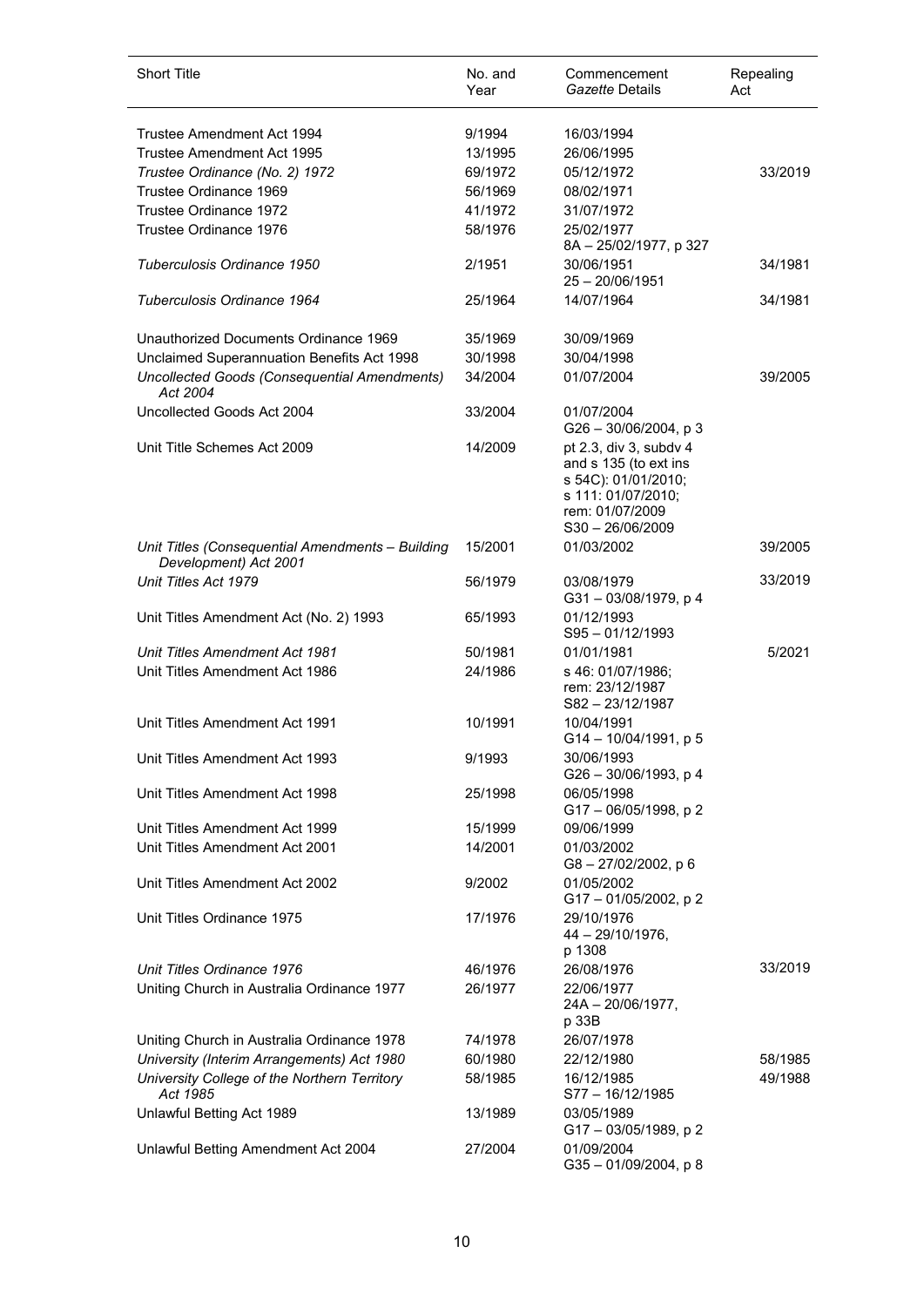| <b>Short Title</b>                                          | No. and<br>Year | Commencement<br>Gazette Details         | Repealing<br>Act |
|-------------------------------------------------------------|-----------------|-----------------------------------------|------------------|
| Unordered Goods and Services Ordinance 1972                 | 74/1972         | 08/02/1973<br>$6 - 08/02/1973$ , p 53   | 49/1990          |
| Uranium Mining (Environment Control) Act 1979               | 46/1979         | 10/05/1979                              | 43/2001          |
| Uranium Mining (Environment Control)<br>Amendment Act 1981  | 61/1981         | 01/07/1982                              | 43/2001          |
| Uranium Mining (Environment Control)<br>Amendment Act 1987  | 50/1987         | 16/11/1987                              | 43/2001          |
| Utilities Commission Act 2000                               | 9/2000          | 21/03/2000                              |                  |
| Utilities Commission Amendment Act 2001                     | 33/2001         | 19/07/2001                              |                  |
| Utilities Legislation Amendment Act 2020                    | 16/2020         | 25/04/2020                              | 16/2020          |
| Vaccination Repeal Ordinance 1973                           | 43/1973         | 12/07/1973                              | 95/1978          |
| Validation (Chief Magistrate) Act 2001                      | 57/2001         | nc                                      | 20/2005          |
| Validation (Conditions of Service) Ordinance 1969           | 57/1969         | 10/12/1969                              | 39/2005          |
| Validation (Mining Tenements) Act 1987                      | 35/1987         | 28/08/1987                              |                  |
| Validation of Acts (Powers and Functions)<br>Ordinance 1968 | 35/1968         | 18/06/1968                              | 52/1968          |
| Validation of Acts Ordinance 1968                           | 52/1968         | 18/09/1968                              |                  |
| Validation of Acts Ordinance 1977                           | 54/1977         | 12/12/1977                              |                  |
| Validation of Titles and Actions Act 1994                   | 2/1994          | 10/03/1994                              |                  |
| Validation of Titles and Actions Amendment<br>Act 1998      | 55/1998         | 01/10/1998<br>$S37 - 01/10/1998$        |                  |
| Valuation of Land Amendment Act (No. 2) 1991                | 57/1991         | 26/09/1991                              |                  |
| Valuation of Land Amendment Act 1987                        | 15/1987         | 28/07/1987<br>G30-28/07/1987, p 5       | 5/2021           |
| Valuation of Land Amendment Act 1991                        | 56/1991         | 01/11/1991                              |                  |
| Valuation of Land Amendment Act 1994                        | 82/1994         | 30/12/1994                              |                  |
| Valuation of Land Ordinance (No. 2) 1968                    | 70/1968         | 07/10/1968                              | 33/2019          |
| Valuation of Land Ordinance 1963                            | 69/1963         | 10/02/1964<br>7A - 06/02/1964, p 31A    |                  |
| Valuation of Land Ordinance 1965                            | 22/1965         | 10/02/1964                              | 33/2019          |
| Valuation of Land Ordinance 1968                            | 27/1968         | 18/06/1968                              | 33/2019          |
| Valuation of Land Ordinance 1969                            | 58/1969         | 10/12/1969                              | 33/2019          |
| Valuation of Land Ordinance 1973                            | 55/1973         | 01/10/1973<br>39 - 27/09/1973, p 330    |                  |
| Venereal Diseases Ordinance 1923                            | 4/1923          | 22/03/1923                              | 34/1981          |
| Venereal Diseases Ordinance 1928                            | 5/1928<br>(NA)  | 27/04/1928                              | 34/1981          |
| Venereal Diseases Ordinance 1933                            | 7/1933          | 13/07/1933                              | 34/1981          |
| Venereal Diseases Ordinance 1957                            | 35/1957         | 15/11/1957                              | 34/1981          |
| Venereal Diseases Ordinance 1976                            | 25/1976         | 28/06/1976                              | 34/1981          |
| Veterinarians Act 1994                                      | 37/1994         | 01/07/1994<br>$S41 - 01/07/1994$        |                  |
| Veterinarians Amendment (Fees and Penalties)<br>Act 2005    | 47/2005         | 28/03/2007<br>G13-28/03/2007, p. 2      |                  |
| Veterinarians Amendment Act 1999                            | 50/1999         | 22/03/2000<br>G11-22/03/2000, p2        |                  |
| Veterinary Surgeons Act 1979                                | 31/1979         | 04/04/1979                              | 37/1994          |
| Veterinary Surgeons Ordinance 1960                          | 13/1961         | 17/10/1962<br>50 - 17/10/1962, p 189    | 37/1994          |
| Veterinary Surgeons Ordinance 1968                          | 30/1968         | 18/06/1968                              | 37/1994          |
| <b>Veterinary Surgeons Ordinance 1971</b>                   | 53/1971         | 01/01/1972<br>$50 - 15/12/1971$ , p 455 | 37/1994          |
| Vexatious Proceedings Act 2006                              | 29/2006         | 19/09/2006                              |                  |
| Victims of Crime Assistance Act 2006                        | 15/2006         | 01/05/2007<br>G17-26/04/2007, p7        |                  |
| Victims of Crime Assistance Amendment Act 2013              | 6/2013          | 01/07/2013                              |                  |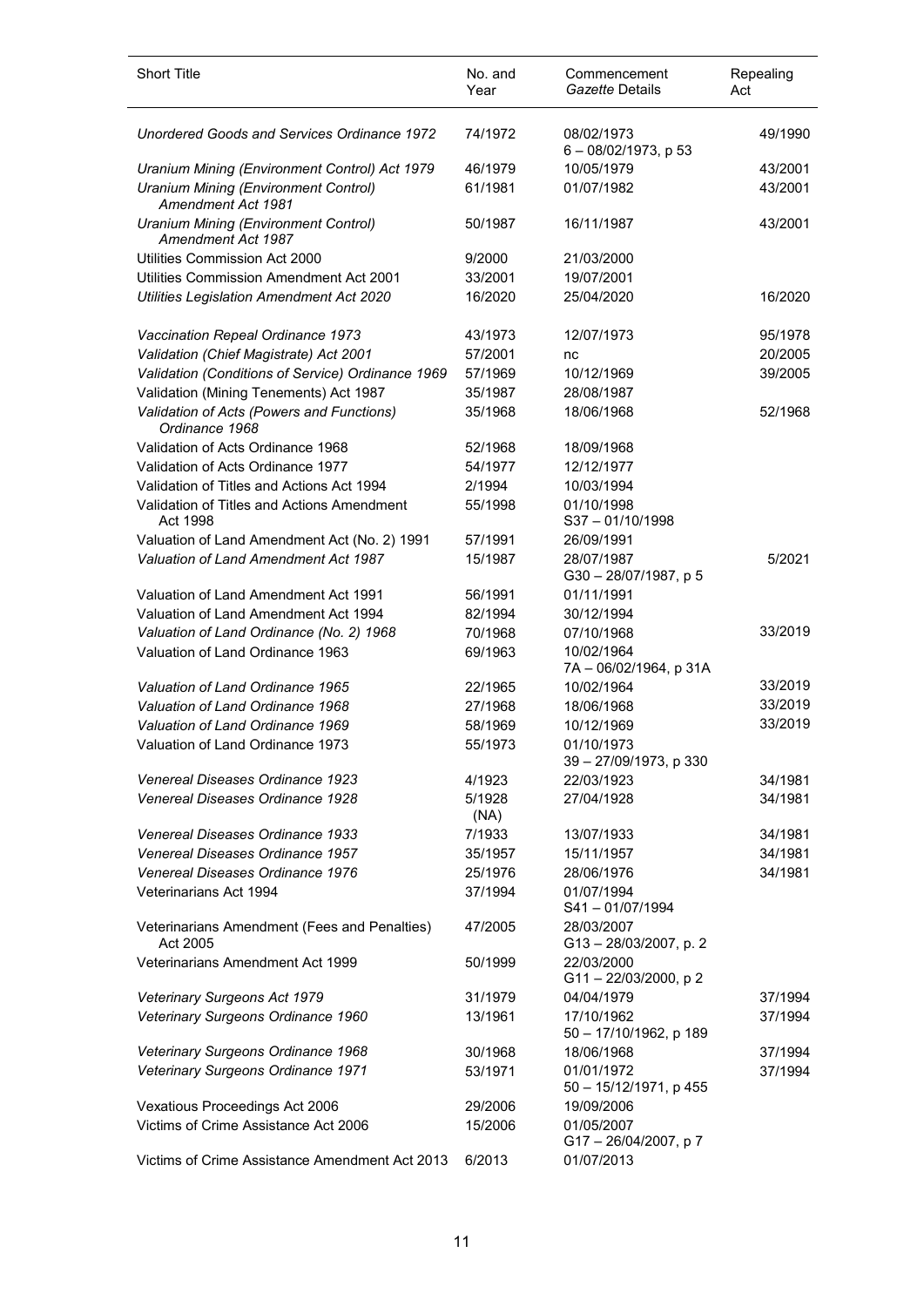| <b>Short Title</b>                                                                  | No. and<br>Year | Commencement<br>Gazette Details                                                                                                                           | Repealing<br>Act |
|-------------------------------------------------------------------------------------|-----------------|-----------------------------------------------------------------------------------------------------------------------------------------------------------|------------------|
| Victims of Crime Rights and Services Act 2006                                       | 16/2006         | pt 4: 01/01/2008<br>G51-19/12/2007, p3;<br>rem: 01/05/2007<br>G17-26/04/2007, p7                                                                          |                  |
| <b>Volatile Substance Abuse Prevention Act 2005</b>                                 | 22/2005         | 09/02/2006<br>$S2 - 09/02/2006$                                                                                                                           |                  |
| <b>Volatile Substance Abuse Prevention Amendment</b><br>Act 2009                    | 37/2009         | 22/02/2010<br>G7-17/02/2010, p2                                                                                                                           |                  |
| Wages Attachment Ordinance 1958                                                     | 19/1958         | 14/11/1958                                                                                                                                                | 14/1989          |
| Wards' Employment Ordinance 1953                                                    | 24/1953         | 01/10/1959<br>$37 - 26/08/1959$                                                                                                                           | 60/1971          |
| Wards' Employment Ordinance 1958                                                    | 9/1958          | nc                                                                                                                                                        | 6/1959           |
| Wards' Employment Ordinance 1959                                                    | 6/1959          | 01/10/1959                                                                                                                                                | 60/1971          |
| Wards' Employment Ordinance 1960                                                    | 2/1961          | 02/02/1961                                                                                                                                                | 60/1971          |
| Wards' Employment Ordinance 1961                                                    | 18/1963         | 15/02/1963                                                                                                                                                | 60/1971          |
| Wards' Employment Ordinance 1962                                                    | 2/1963          | 22/01/1963                                                                                                                                                | 60/1971          |
| Wards' Employment Ordinance 1964                                                    | 46/1964         | 15/09/1964                                                                                                                                                | 60/1971          |
| Wards' Employment Ordinance 1965                                                    | 2/1966          | 26/01/1966                                                                                                                                                | 60/1971          |
| Wards' Employment Ordinance Repeal<br>Ordinance 1971                                | 60/1971         | 12/11/1971                                                                                                                                                | 87/1973          |
| Warehousemen's Liens Ordinance 1969                                                 | 59/1969         | 07/01/1970<br>$1 - 07/01/1970$ , p 1                                                                                                                      |                  |
| Waste Management and Pollution Control<br>(Consequential Amendments) Act 1998       | 72/1998         | 09/06/1999<br>G22-09/06/1999, p7                                                                                                                          | 39/2005          |
| Waste Management and Pollution Control<br>Act 1998                                  | 71/1998         | $ss$ 3 – 29, ss 47 – 120<br>01/02/1999<br>G1-13/01/1999, p2;<br>ss 30 - 46: 01/05/2003<br>G35-04/09/2002, p4;<br>s 121: 18/03/2009<br>G11-18/03/2009, p 5 |                  |
| Water (Consequential Amendments) Act 1992                                           | 27/1992         | 01/07/1992                                                                                                                                                | 39/2005          |
| Water Act 1992                                                                      | 19/1992         | 01/07/1992<br>$S35 - 30/06/1992$                                                                                                                          |                  |
| Water Amendment Act 1996                                                            | 66/1996         | 19/02/1997                                                                                                                                                |                  |
| Water Amendment Act 1998                                                            | 61/1998         | 03/09/1998                                                                                                                                                |                  |
| Water Amendment Act 2000                                                            | 20/2000         | 06/06/2000                                                                                                                                                |                  |
| Water Amendment Act 2003                                                            | 57/2003         | 14/01/2004<br>G2-14/01/2004, p2                                                                                                                           |                  |
| Water Amendment Act 2007                                                            | 33/2007         | 26/11/2008<br>$G47 - 26/11/2008$ , p 6                                                                                                                    |                  |
| Water Amendment Act 2010                                                            | 48/2010         | 13/12/2010                                                                                                                                                |                  |
| <b>Water Amendment Act 2019</b>                                                     | 19/2019         | 19/06/2019<br>S44 - 19/06/2019                                                                                                                            | 19/2019          |
| Water and Electricity Restrictions Ordinance 1952                                   | 37/1952         | 23/09/1952                                                                                                                                                | 59/1970          |
| Water Efficiency Labelling and Standards<br>(National Uniform Legislation) Act 2014 | 21/2014         | 02/06/2014                                                                                                                                                |                  |
| <b>Water Efficiency Labelling and Standards</b><br>Act 2006                         | 30/2006         | 22/11/2006<br>G47-22/11/2006, p2                                                                                                                          | 21/2014          |
| <b>Water Further Amendment Act 2019</b>                                             | 36/2019         | 08/07/2020<br>G27-08/07/2020, p2                                                                                                                          | 36/2019          |
| <b>Water Legislation Amendment Act 2018</b>                                         | 29/2018         | 31/12/2018<br>$S107 - 17/12/2018$                                                                                                                         | 29/2018          |
| <b>Water Legislation Miscellaneous Amendment</b><br>Act 2019                        | 26/2019         | 25/09/2019<br>G39-25/09/2019, p2                                                                                                                          | 26/2019          |
| <b>Water Supplies Development Ordinance</b><br>(No. 2) 1968                         | 64/1968         | 18/09/1968                                                                                                                                                | 19/1992          |
| Water Supplies Development Ordinance 1960                                           | 14/1961         | 22/03/1961<br>13 - 22/03/1961, p 51                                                                                                                       | 19/1992          |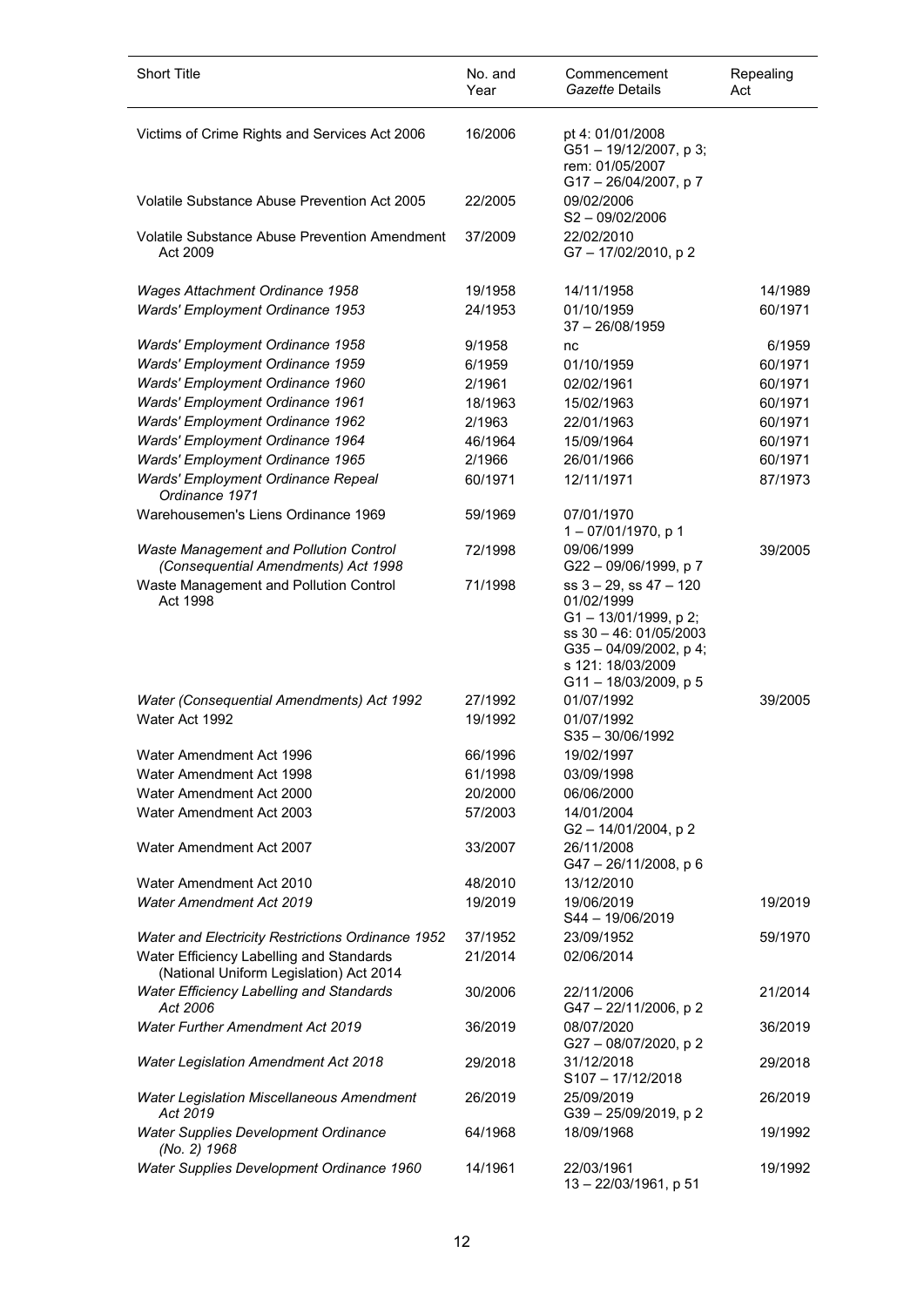| <b>Short Title</b>                                          | No. and<br>Year | Commencement<br>Gazette Details        | Repealing<br>Act |
|-------------------------------------------------------------|-----------------|----------------------------------------|------------------|
| Water Supplies Development Ordinance 1963                   | 50/1963         | 18/09/1963<br>38 - 18/09/1963, p 183   | 19/1992          |
| Water Supplies Development Ordinance 1965                   | 40/1965         | 10/05/1967                             | 4/1967           |
| Water Supplies Development Ordinance 1967                   | 22/1967         | 22/06/1967                             | 19/1992          |
| Water Supplies Development Ordinance 1968                   | 34/1968         | 18/06/1968                             | 19/1992          |
| Water Supplies Development Ordinance 1971                   | 14/1971         | 24/03/1971                             | 19/1992          |
|                                                             |                 |                                        |                  |
| Water Supplies Development Ordinance 1973                   | 11/1973         | 13/03/1973                             | 19/1992          |
| Water Supply and Sewerage Act 1983                          | 12/1983         | 01/07/1983<br>S21-01/07/1983, p 1      | 75/2000          |
| Water Supply and Sewerage Amendment Act<br>(No. 2) 1986     | 71/1986         | 19/12/1986                             | 75/2000          |
| Water Supply and Sewerage Amendment<br>Act 1986             | 69/1986         | 01/07/1986                             | 75/2000          |
| Water Supply and Sewerage Amendment<br>Act 1987             | 22/1987         | 01/07/1987                             | 75/2000          |
| Water Supply and Sewerage Amendment<br>Act 1989             | 72/1989         | 02/01/1992<br>S65-20/12/1991           | 75/2000          |
| Water Supply and Sewerage Amendment<br>Act 1991             | 58/1991         | 26/09/1991                             | 75/2000          |
| Water Supply and Sewerage Amendment<br>Act 1993             | 34/1993         | 19/08/1993                             | 75/2000          |
| Water Supply and Sewerage Amendment<br>Act 1994             | 83/1994         | 15/03/1995<br>G11-15/03/1995, p 6      | 75/2000          |
| <b>Water Supply and Sewerage Amendment</b><br>Act 1998      | 26/1998         | 30/03/1998                             | 75/2000          |
| Water Supply and Sewerage Services Act 2000                 | 75/2000         | 01/01/2001                             |                  |
| Water Supply and Sewerage Services<br>Amendment Act 2001    | 32/2001         | 19/07/2001                             |                  |
| Waterworks Acts Repeal Ordinance 1968                       | 53/1968         | 18/09/1968                             | 87/1973          |
| Weapons Control Act 2001                                    | 25/2001         | 08/08/2001<br>$G31 - 08/08/2001$ , p 8 |                  |
| Weapons Control Amendment Act 2005                          | 48/2005         | 01/02/2006<br>G5-01/02/2006, p3        |                  |
| <b>Weapons Control Amendment Act 2021</b>                   | 3/2021          | 06/03/2021                             | 3/2021           |
|                                                             | 2/2001          | 01/07/2001                             |                  |
| Weeds Management Act 2001                                   |                 |                                        |                  |
| Weights and Measures (Packaged Goods)<br>Amendment Act 1981 | 85/1981         | 21/09/1981                             | 41/1990          |
| Weights and Measures (Packaged Goods)<br>Ordinance 1970     | 39/1970         | 01/11/1970<br>42 - 21/10/1970, p 299   | 41/1990          |
| Weights and Measures (Packaged Goods)<br>Ordinance 1971     | 30/1971         | 11/06/1971                             | 41/1990          |
| Weights and Measures (Packaged Goods)<br>Ordinance 1973     | 23/1973         | 11/05/1973                             | 41/1990          |
| Weights and Measures (Packaged Goods)<br>Ordinance 1978     | 76/1978         | 26/07/1978                             | 41/1990          |
| Weights and Measures Ordinance (No. 2) 1973                 | 59/1973         | 11/12/1973                             | 75/1978          |
| Weights and Measures Ordinance 1925                         | 8/1925          | 16/04/1925                             | 8/1936           |
| <b>Weights and Measures Ordinance 1936</b>                  | 8/1936          | 01/08/1936<br>31/07/1936               | 75/1978          |
| Weights and Measures Ordinance 1949                         | 19/1949         | 20/12/1949                             | 75/1978          |
| Weights and Measures Ordinance 1965                         | 55/1965         | 14/02/1966                             | 75/1978          |
| Weights and Measures Ordinance 1970                         | 71/1970         | 14/04/1971<br>$5 - 03/02/1971$ , p 36  | 75/1978          |
| <b>Weights and Measures Ordinance 1973</b>                  | 41/1973         | 26/07/1973<br>30 - 26/07/1973, p 262   | 75/1978          |
| <b>Weights and Measures Ordinance 1978</b>                  | 75/1978         | 09/11/1979<br>S23-09/11/1979, p 1      | 41/1990          |
| Welfare Ordinance (No. 2) 1957                              | 42/1957         | 18/12/1957                             | 31/1964          |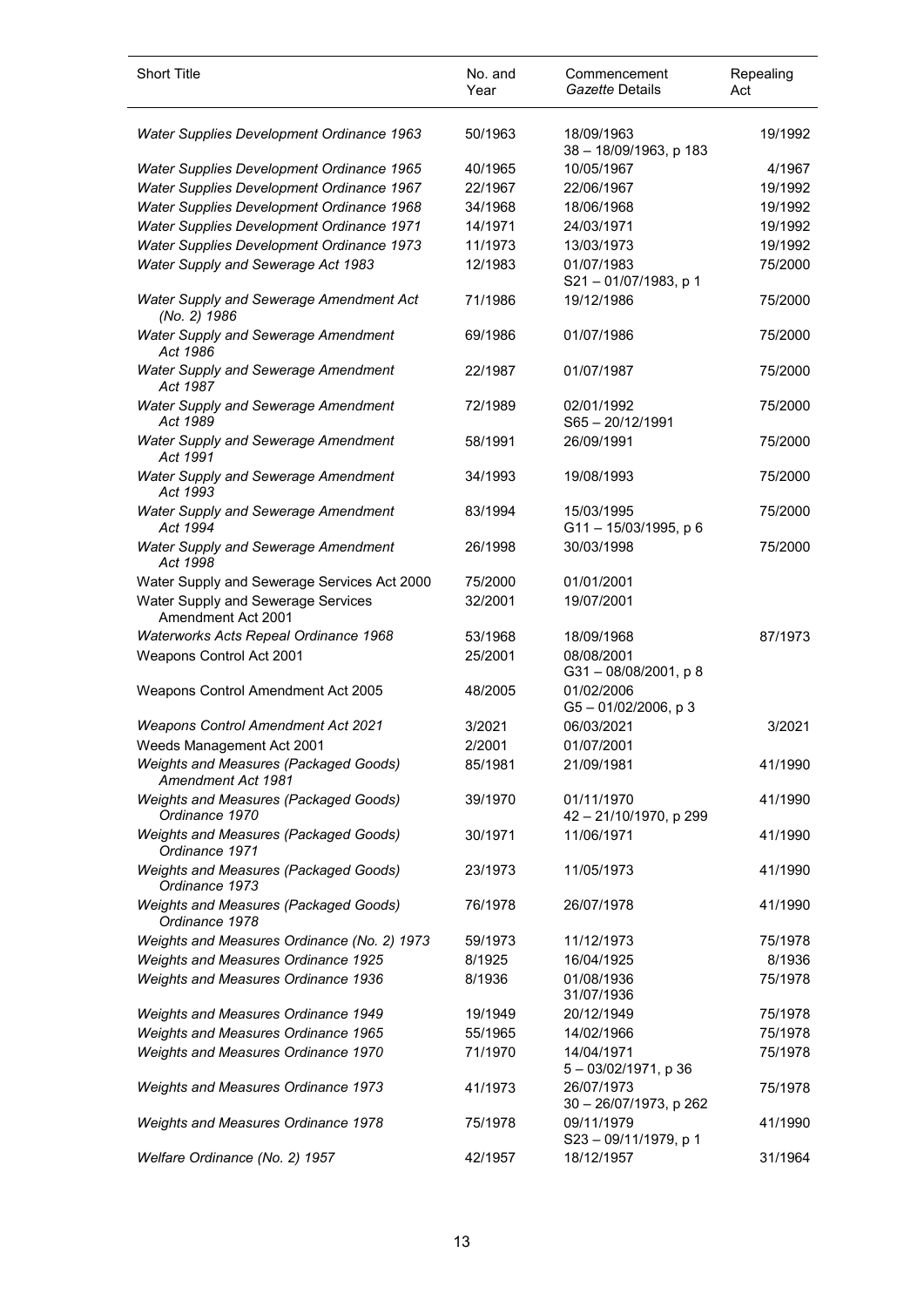| <b>Short Title</b>                                                 | No. and<br>Year | Commencement<br>Gazette Details                                                  | Repealing<br>Act |
|--------------------------------------------------------------------|-----------------|----------------------------------------------------------------------------------|------------------|
| Welfare Ordinance 1953                                             | 16/1953         | 13/05/1957<br>19A - 13/05/1957                                                   | 31/1964          |
| <b>Welfare Ordinance 1955</b>                                      | 5/1956          | 13/05/1957<br>19A - 13/05/1957                                                   | 31/1964          |
| <b>Welfare Ordinance 1957</b>                                      | 29/1957         | 04/09/1957                                                                       | 31/1964          |
| <b>Welfare Ordinance 1959</b>                                      | 27/1959         | 09/12/1959                                                                       | 31/1964          |
| Welfare Ordinance 1960                                             | 10/1960         | 02/09/1960                                                                       | 31/1964          |
| <b>Welfare Ordinance 1961</b>                                      | 12/1962         | 03/05/1962                                                                       | 31/1964          |
| <b>Welfare Ordinance 1963</b>                                      | 38/1963         | 23/05/1963                                                                       | 31/1964          |
| Wildlife Conservation and Control Ordinance<br>(No. 2) 1968        | 31/1968         | 18/06/1968                                                                       | 23/1977          |
| <b>Wildlife Conservation and Control Ordinance</b><br>(No. 2) 1974 | 83/1974         | 01/01/1975<br>49 - 05/12/1974, p 551                                             | 23/1977          |
| Wildlife Conservation and Control Ordinance<br>(No. 3) 1974        | 47/1974         | 23/09/1974                                                                       | 23/1977          |
| <b>Wildlife Conservation and Control Ordinance 1962</b>            | 44/1963         | 01/01/1964<br>$52D - 24/12/1963$ ,<br>p 249                                      | 23/1977          |
| Wildlife Conservation and Control Ordinance 1964                   | 60/1964         | 09/12/1964<br>49 - 09/12/1964, p 190                                             | 23/1977          |
| <b>Wildlife Conservation and Control Ordinance 1965</b>            | 35/1965         | 20/10/1965<br>45 - 20/10/1965, p 175                                             | 23/1977          |
| Wildlife Conservation and Control Ordinance 1966                   | 17/1966         | 08/06/1966<br>$29 - 08/06/1966$                                                  | 23/1977          |
| <b>Wildlife Conservation and Control Ordinance 1967</b>            | 49/1967         | 04/12/1967                                                                       | 23/1977          |
| <b>Wildlife Conservation and Control Ordinance 1968</b>            | 9/1968          | 20/03/1968                                                                       | 23/1977          |
| <b>Wildlife Conservation and Control Ordinance 1969</b>            | 50/1969         | 19/11/1969                                                                       | 23/1977          |
| <b>Wildlife Conservation and Control Ordinance 1970</b>            | 74/1970         | 04/10/1971                                                                       | 23/1977          |
| <b>Wildlife Conservation and Control Ordinance 1972</b>            | 12/1972         | 01/06/1972                                                                       | 23/1977          |
| Wildlife Conservation and Control Ordinance 1973                   | 15/1973         | 31/05/1973<br>22 - 31/05/1973, p 181                                             | 23/1977          |
| <b>Wildlife Conservation and Control Ordinance 1974</b>            | 28/1974         | 19/08/1974                                                                       | 23/1977          |
| <b>Wildlife Conservation and Control Ordinance 1975</b>            | 4/1976          | 27/02/1976<br>$9 - 27/02/1976$ , p 236                                           | 56/1978          |
| Wills Act 2000                                                     | 59/2000         | 01/03/2001<br>G48-06/12/2000, p3                                                 |                  |
| Wills Amendment (International Wills) Act 2013                     | 42/2013         | 10/03/2015<br>G6-11/02/2015, p 6                                                 | 42/2013          |
| Wills Amendment Act 1984                                           | 43/1984         | 24/10/1984<br>G42 - 24/10/1984, p 10                                             | 59/2000          |
| <b>Wills Amendment Act 1985</b>                                    | 16/1985         | 19/06/1985<br>G24 - 19/06/1985, p 2                                              | 59/2000          |
| <b>Wills Amendment Act 1987</b>                                    | 13/1987         | 25/06/1987                                                                       | 59/2000          |
| Wills Ordinance 1938                                               | 4/1938          | 21/04/1938                                                                       | 59/2000          |
| Wills Ordinance 1969                                               | 16/1969         | 08/02/1971                                                                       | 59/2000          |
| Witness Protection (Northern Territory) Act 2002                   | 21/2002         | 21/08/2002<br>G33-21/08/2002, p 5                                                |                  |
| Work Health Act 1986                                               | 49/1986         | ss 1, 2, 6 - 18 and 194:<br>16/12/1986;<br>rem: 01/07/1987<br>$S90 - 24/12/1986$ |                  |
| Work Health Administration Act 2011                                | 37/2011         | 01/01/2012<br>S78-30/12/2011                                                     |                  |
| Work Health Amendment Act (No. 2) 1991                             | 59/1991         | 15/10/1991<br>$S53 - 15/10/1991$                                                 |                  |
| Work Health Amendment Act (No. 2) 1991<br>Amendment Act 1992       | 8/1992          | 08/04/1992                                                                       |                  |
| Work Health Amendment Act (No. 2) 1993                             | 78/1993         | 01/01/1994<br>G51-22/12/1993, p4                                                 |                  |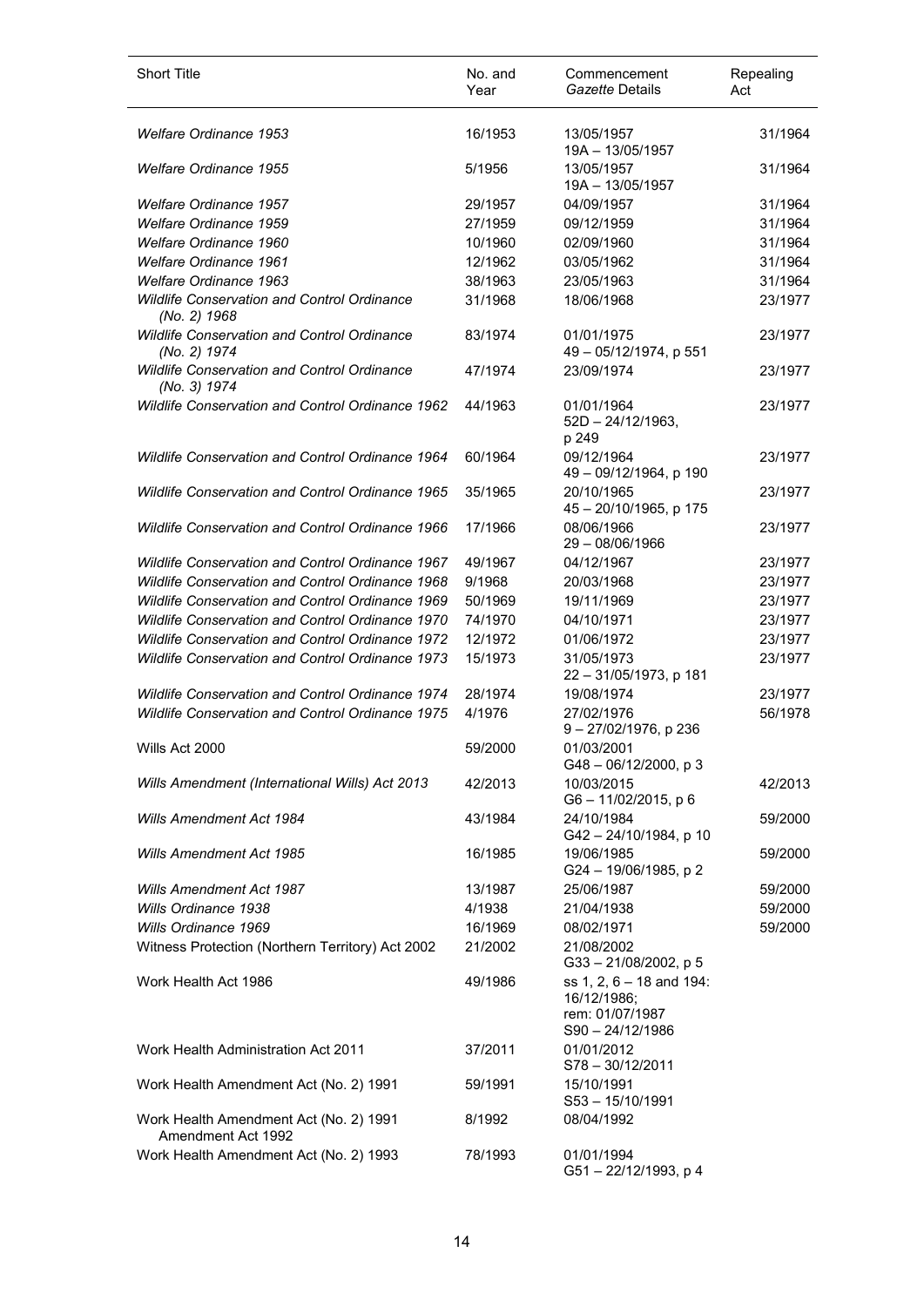| <b>Short Title</b>                                                                      | No. and<br>Year    | Commencement<br>Gazette Details                                                                                     | Repealing<br>Act |
|-----------------------------------------------------------------------------------------|--------------------|---------------------------------------------------------------------------------------------------------------------|------------------|
| Work Health Amendment Act (No. 2) 1998                                                  | 59/1998            | 01/08/1999<br>G29-28/07/1999, p2                                                                                    |                  |
| Work Health Amendment Act (No. 2) 2000<br>Work Health Amendment Act (No. 2) 2002        | 41/2000<br>42/2002 | 27/06/2000<br>01/11/2002                                                                                            |                  |
| Work Health Amendment Act (No. 3) 1991                                                  | 61/1991            | $G41 - 16/10/2002$ , p 3<br>01/01/1992                                                                              |                  |
|                                                                                         |                    | G50 - 18/12/1991, p 3                                                                                               |                  |
| Work Health Amendment Act 1988<br>Work Health Amendment Act 1991                        | 50/1988<br>11/1991 | 02/11/1988<br>ss 17 and 20:<br>01/07/1991;<br>ss 21 and 22:<br>24/12/1992<br>$S66 - 24/12/1992;$<br>rem: 07/03/1991 | 5/2021           |
| Work Health Amendment Act 1992                                                          | 66/1992            | 28/10/1992                                                                                                          |                  |
| Work Health Amendment Act 1993                                                          | 8/1993             | 18/03/1993                                                                                                          |                  |
| Work Health Amendment Act 1995                                                          | 17/1995            | ss 10, 11 and 15: nc<br>(rep by Act No. 3/2007);<br>rem: 26/07/1995<br>$G30 - 26/07/1995$ , p 3                     |                  |
| Work Health Amendment Act 1996                                                          | 67/1996            | 08/03/1997                                                                                                          |                  |
| Work Health Amendment Act 1997                                                          | 27/1997            | 02/06/1997                                                                                                          |                  |
| Work Health Amendment Act 1998                                                          | 18/1998            | s 41: nc (rep by Act<br>No. 3/2007);<br>s 38: 15/10/1991;<br>rem: 20/05/1998<br>G19-20/05/1998, p2                  |                  |
| Work Health Amendment Act 1999                                                          | 72/1999            | 01/07/1999                                                                                                          |                  |
| Work Health Amendment Act 2000                                                          | 27/2000            | 01/07/2000                                                                                                          |                  |
| Work Health Amendment Act 2001                                                          | 10/2001            | 22/06/2001                                                                                                          |                  |
| Work Health Amendment Act 2002<br>Work Health Amendment Act 2004                        | 23/2002            | 07/06/2002                                                                                                          |                  |
|                                                                                         | 63/2004            | 26/01/2005<br>$G4 - 26/01/2005$ , p 3                                                                               |                  |
| Work Health Amendment Act 2006                                                          | 12/2006            | 31/05/2006<br>G22-31/05/2006, p2                                                                                    |                  |
| Work Health Amendment Act 2007                                                          | 3/2007             | 26/04/2007<br>G17 - 26/04/2007, p 2                                                                                 |                  |
| Work Health and Safety (National Uniform<br>Legislation) Act 2011                       | 39/2011            | 01/01/2012<br>$S78 - 30/12/2011$                                                                                    |                  |
| Work Health and Safety (National Uniform<br>Legislation) Amendment Act 2019             | 37/2019            | 01/02/2020<br>G4 - 29/01/2020, p 2                                                                                  | 37/2019          |
| Work Health and Safety (National Uniform<br>Legislation) Implementation Act 2011        | 38/2011            | 01/01/2012<br>S78-30/12/2011                                                                                        | 38/2011          |
| Workers Rehabilitation and Compensation<br>Amendment Act 2008                           | 13/2008            | 01/07/2008<br>$S25 - 25/06/2008$                                                                                    |                  |
| <b>Workers Rehabilitation and Compensation</b><br><b>Legislation Amendment Act 2012</b> | 16/2012            | 01/07/2012<br>G22-30/05/2012, p 6                                                                                   | 16/2012          |
| <b>Workers Rehabilitation and Compensation</b><br>Legislation Amendment Act 2015        | 9/2015             | ss 3, 4, 5, 24, 25 and<br>pt 4: 22/05/2015;<br>rem: 01/07/2015<br>$S50 - 22/05/2015$                                | 09/2015          |
| Workmen's Compensation Act (No. 2) 1979                                                 | 69/1979            | 30/06/1979                                                                                                          | 49/1986          |
| Workmen's Compensation Act (No. 3) 1979                                                 | 107/1979           | 12/10/1979                                                                                                          | 49/1986          |
| Workmen's Compensation Act (No. 4) 1979                                                 | 162/1979           | 30/06/1979                                                                                                          | 49/1986          |
| <b>Workmen's Compensation Act 1979</b>                                                  | 42/1979            | ss 9, 12, 15, 17 and 19:<br>16/07/1979<br>G26-29/06/1979,<br>p 10;<br>rem: 30/06/1979<br>G26 - 29/06/1979, p 10     | 49/1986          |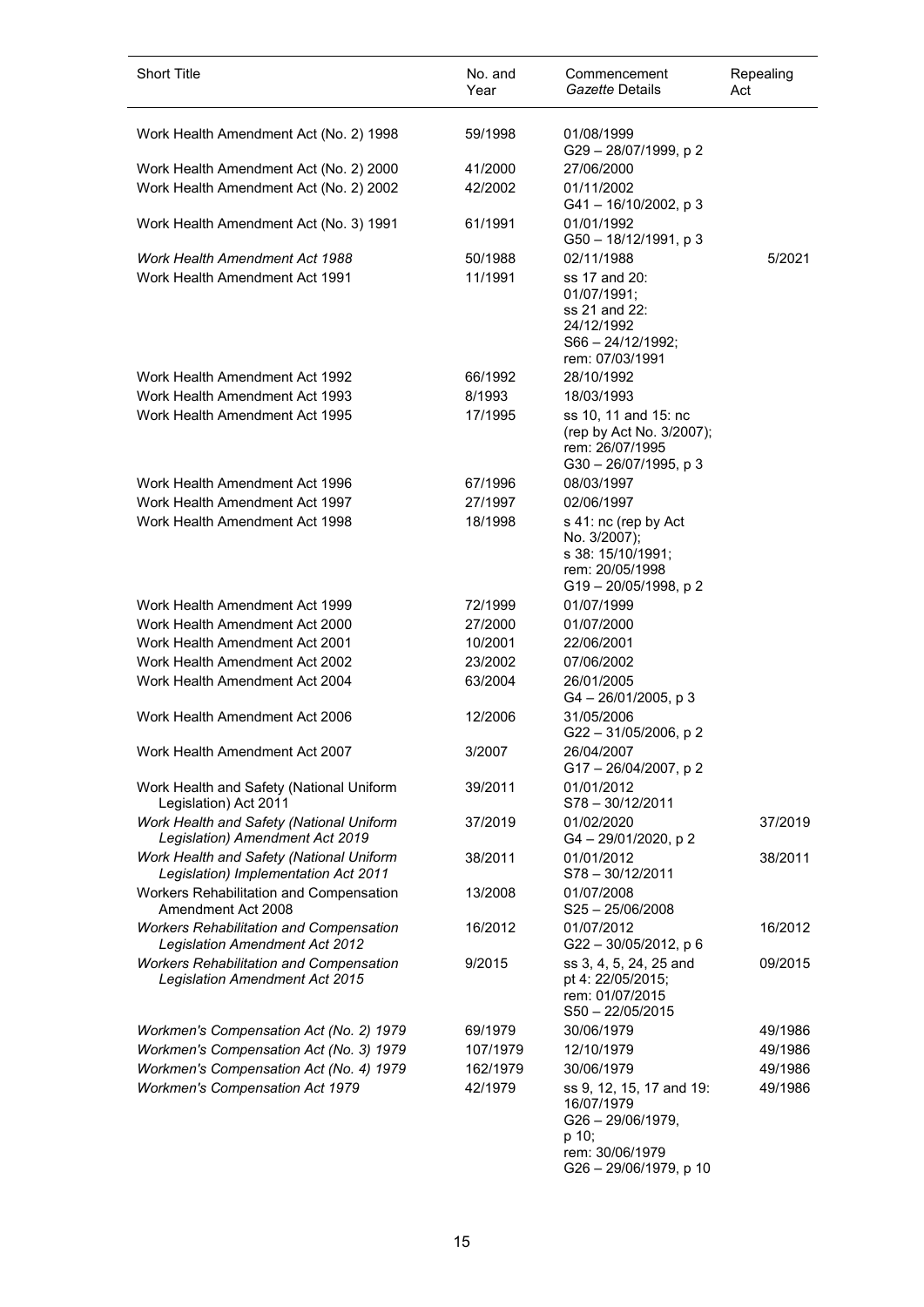| <b>Short Title</b>                                                                           | No. and<br>Year | Commencement<br>Gazette Details                       | Repealing<br>Act   |
|----------------------------------------------------------------------------------------------|-----------------|-------------------------------------------------------|--------------------|
| <b>Workmen's Compensation Act 1980</b>                                                       | 53/1980         | ss 6, 9, 10 and 35:<br>30/06/1979;<br>rem: 04/06/1980 | 49/1986            |
| <b>Workmen's Compensation Amendment Act</b><br>(No. 2) 1982                                  | 80/1982         | 14/12/1982                                            | 49/1986            |
| Workmen's Compensation Amendment Act 1982                                                    | 79/1982         | 14/12/1982                                            | 49/1986            |
| Workmen's Compensation Amendment Act 1984                                                    | 47/1984         | 11/09/1985<br>G36-11/09/1985, p 12                    | 49/1986            |
| <b>Workmen's Compensation Ordinance</b><br>(No. 2) 1931                                      | 9/1931          | 15/10/1931                                            | 01/1950            |
| <b>Workmen's Compensation Ordinance</b><br>(No. 2) 1939                                      | 26/1939         | 30/11/1939                                            | 01/1950            |
| <b>Workmen's Compensation Ordinance</b><br>(No. 2) 1949                                      | 18/1949         | nc                                                    | $27 -$<br>05/07/50 |
| <b>Workmen's Compensation Ordinance</b><br>(No. 2) 1960                                      | 9/1961          | 03/02/1961                                            | 49/1986            |
| <b>Workmen's Compensation Ordinance</b><br>(No. 2) 1965                                      | 54/1965         | 14/02/1966                                            | 49/1986            |
| <b>Workmen's Compensation Ordinance</b><br>(No. 2) 1968                                      | 19/1968         | 20/03/1968                                            | 49/1986            |
| <b>Workmen's Compensation Ordinance</b><br>(No. 2) 1969                                      | 1/1970          | 18/03/1970<br>11-18/03/1970, p 75                     | 49/1986            |
| <b>Workmen's Compensation Ordinance</b><br>(No. 2) 1970                                      | 37/1970         | 07/10/1970<br>40 - 07/10/1970, p 282                  | 49/1986            |
| <b>Workmen's Compensation Ordinance</b><br>(No. 2) 1972                                      | 30/1972         | 20/07/1972                                            | 49/1986            |
| <b>Workmen's Compensation Ordinance</b><br>(No. 2) 1973                                      | 44/1973         | 13/07/1973                                            | 49/1986            |
| <b>Workmen's Compensation Ordinance</b><br>(No. 2) 1977                                      | 14/1977         | 10/06/1977<br>23 - 10/06/1977, p 907                  | 49/1986            |
| <b>Workmen's Compensation Ordinance</b><br>(No. 3) 1968                                      | 40/1969         | 31/10/1969                                            | 49/1986            |
| <b>Workmen's Compensation Ordinance</b><br>(No. 3) 1972                                      | 40/1972         | 16/08/1972                                            | 49/1986            |
| <b>Workmen's Compensation Ordinance</b><br>(No. 3) 1977                                      | 15/1977         | 26/05/1977                                            | 49/1986            |
| <b>Workmen's Compensation Ordinance</b><br>(No. 4) 1977                                      | 56/1977         | 01/01/1978                                            | 49/1986            |
| <b>Workmen's Compensation Ordinance 1921</b>                                                 | 4/1921          | 28/04/1921                                            | 59/1970            |
| <b>Workmen's Compensation Ordinance 1923</b>                                                 | 21/1923         | 01/08/1924                                            | 6/1931             |
|                                                                                              |                 | 07/03/1924                                            | (NA)               |
| <b>Workmen's Compensation Ordinance 1924</b><br><b>Workmen's Compensation Ordinance 1926</b> | 04/1924         | 21/02/1924                                            | 59/1970<br>6/1931  |
|                                                                                              | 08/1926         | 25/03/1926                                            | (NA)               |
| <b>Workmen's Compensation Ordinance 1931</b>                                                 | 6/1931<br>(NA)  | 11/06/1931<br>11/06/1931                              | 17/07/1931         |
| <b>Workmen's Compensation Ordinance 1931</b>                                                 | 6/1931          | 10/08/1931<br>07/08/1931                              | 1/1950             |
| <b>Workmen's Compensation Ordinance 1934</b>                                                 | 5/1934          | 15/04/1934                                            | 1/1950             |
| <b>Workmen's Compensation Ordinance 1939</b>                                                 | 20/1939         | 07/09/1939                                            | 1/1950             |
| <b>Workmen's Compensation Ordinance 1941</b>                                                 | 2/1941          | 06/02/1941                                            | 1/1950             |
| <b>Workmen's Compensation Ordinance 1949</b>                                                 | 1/1950          | 01/01/1951<br>49 - 06/12/1950                         | 49/1986            |
| Workmen's Compensation Ordinance 1950                                                        | 1/1951          | 02/01/1951                                            | 49/1986            |
| <b>Workmen's Compensation Ordinance 1952</b>                                                 | 21/1952         | 04/06/1952                                            | 49/1986            |
| <b>Workmen's Compensation Ordinance 1953</b>                                                 | 25/1953         | nc                                                    | 10/1959            |
| <b>Workmen's Compensation Ordinance 1954</b>                                                 | 22/1954         | 08/12/1954                                            | 49/1986            |
| <b>Workmen's Compensation Ordinance 1957</b>                                                 | 39/1957         | 15/11/1957                                            | 49/1986            |
| <b>Workmen's Compensation Ordinance 1959</b>                                                 | 10/1959         | 29/04/1959                                            | 49/1986            |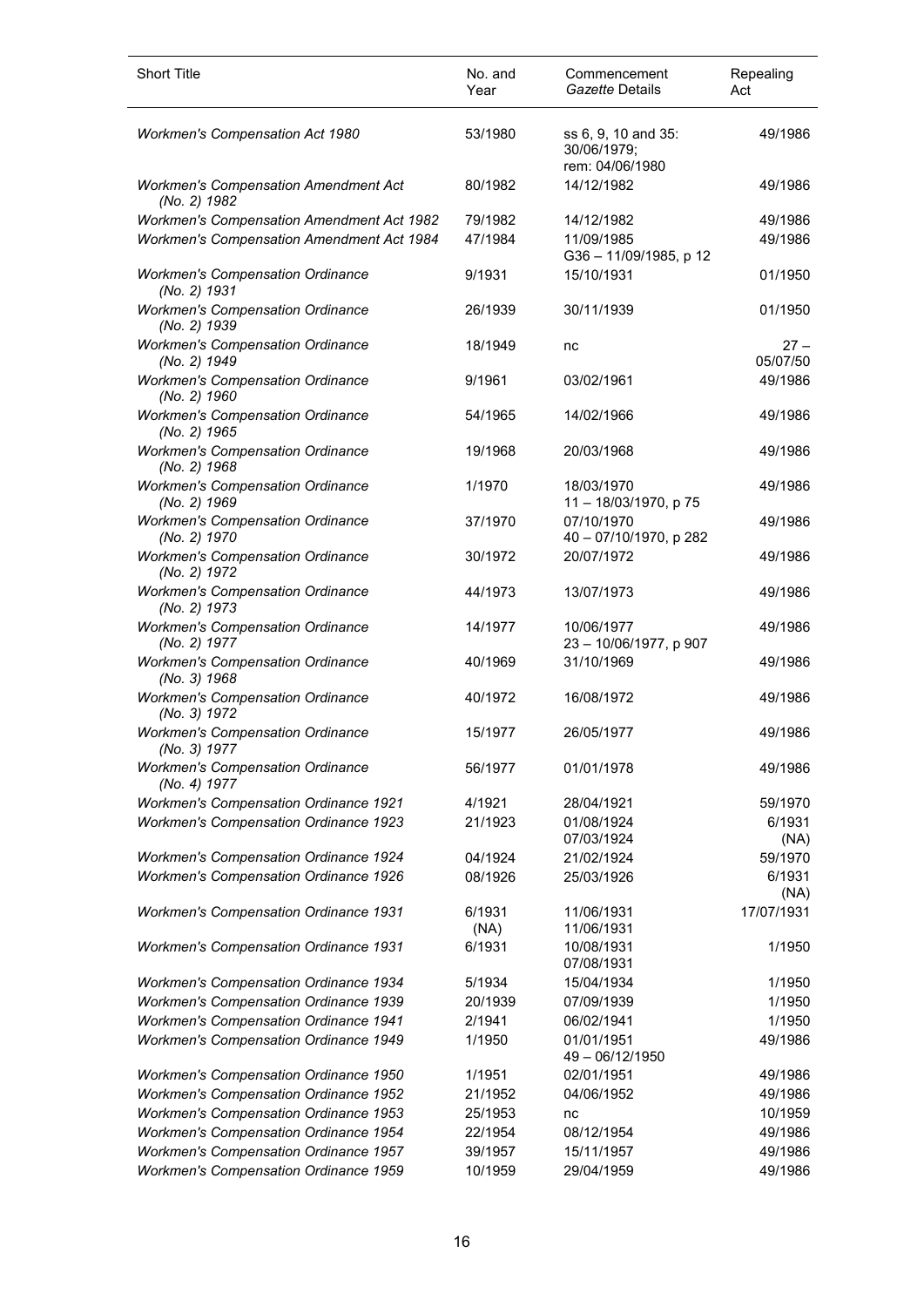| <b>Short Title</b>                                              | No. and<br>Year | Commencement<br>Gazette Details                                  | Repealing<br>Act |
|-----------------------------------------------------------------|-----------------|------------------------------------------------------------------|------------------|
| Workmen's Compensation Ordinance 1960                           | 22/1960         | 05/12/1962<br>$57 - 05/12/1962$                                  | 49/1986          |
| <b>Workmen's Compensation Ordinance 1962</b>                    | 37/1962         | 18/10/1962                                                       | 49/1986          |
| <b>Workmen's Compensation Ordinance 1963</b>                    | 60/1963         | 08/08/1963                                                       | 49/1986          |
| <b>Workmen's Compensation Ordinance 1964</b>                    | 47/1964         | 03/09/1964                                                       | 49/1986          |
| <b>Workmen's Compensation Ordinance 1965</b>                    | 28/1965         | 16/08/1965                                                       | 49/1986          |
| <b>Workmen's Compensation Ordinance 1966</b>                    | 26/1966         | 30/06/1966                                                       | 49/1986          |
| <b>Workmen's Compensation Ordinance 1967</b>                    | 32/1967         | 14/06/1967                                                       | 49/1986          |
| <b>Workmen's Compensation Ordinance 1968</b>                    | 10/1968         | 20/03/1968                                                       | 49/1986          |
| <b>Workmen's Compensation Ordinance 1969</b>                    | 41/1969         | 11/11/1969                                                       | 49/1986          |
| <b>Workmen's Compensation Ordinance 1970</b>                    | 11/1970         | 08/04/1970                                                       | 49/1986          |
| <b>Workmen's Compensation Ordinance 1972</b>                    | 11/1972         | 01/06/1972                                                       | 49/1986          |
| <b>Workmen's Compensation Ordinance 1973</b>                    | 25/1973         | 17/05/1973                                                       | 49/1986          |
| <b>Workmen's Compensation Ordinance 1974</b>                    | 53/1974         | 30/09/1974                                                       | 49/1986          |
| <b>Workmen's Compensation Ordinance 1975</b>                    | 4/1975          | 12/03/1975                                                       | 49/1986          |
| <b>Workmen's Compensation Ordinance 1977</b>                    | 12/1977         | 29/04/1977                                                       | 49/1986          |
| <b>Workmen's Compensation Ordinance 1978</b>                    | 77/1978         | 27/10/1978<br>43-27/10/1978, p 1                                 | 49/1986          |
| <b>Workmen's Compensation Ordinance</b><br>(No. 3) 1973         | 33/1973         | 17/05/1973                                                       | 49/1986          |
| <b>Workmen's Compensation Ordinance</b><br>(No. 4) 1973         | 85/1973         | 11/12/1973                                                       | 49/1986          |
| <b>Workmen's Dwellings Ordinance 1919</b>                       | 5/1919          | nc                                                               | 65/1963          |
| Workmen's Dwellings Ordinance Repeal<br>Ordinance 1963          | 65/1963         | 09/09/1963                                                       | 59/1970          |
| <b>Workmen's Liens Amendment Act 2002</b>                       | 17/2002         | 15/07/2002<br>G26 - 03/07/2002, p 3                              | 66/2004          |
| Workplace Health and Safety Act 2007                            | 31/2007         | 01/07/2008<br>$S25 - 25/06/2008$                                 | 38/2011          |
| Wrongs Ordinance 1955                                           | 26/1955         | nc                                                               | 31/1956          |
| Year 2000 Information Disclosure Act 1999                       | 24/1999         | 27/02/1999<br>G24 - 23/06/1999, p 3                              |                  |
| Youth Justice (Consequential Amendments)<br>ACI 2005            | 33/2005         | 26/07/2006                                                       | 33/2005          |
| Youth Justice Act 2005                                          | 32/2005         | 26/07/2006<br>$G30 - 26/07/2006$ , p 3                           |                  |
| Youth Justice Amendment (Family Responsibility)<br>Act 2008     | 14/2008         | ss 3 and 4: 30/05/2008<br>$S24 - 30/05/2008;$<br>rem: 01/07/2008 |                  |
| Youth Justice Amendment Act 2010                                | 26/2010         | 24/08/2010                                                       |                  |
| Youth Justice Amendment Act 2016                                | 21/2016         | 01/08/2016<br>S75-27/07/2016                                     | 21/2016          |
| Youth Justice Amendment Act 2016                                | 36/2016         | 01/03/2017<br>G9-01/03/2017, p3                                  | 36/2016          |
| Youth Justice Amendment Act 2019                                | 7/2019          | 24/05/2019                                                       | 7/2019           |
| Youth Justice and Related Legislation<br>Amendment Act 2019     | 32/2019         | 02/03/2020<br>G5-05/02/2020, p2                                  | 32/2019          |
| Youth Justice Legislation Amendment Act 2017                    | 19/2017         | 05/01/2018<br>G51-20/12/2017, p4                                 | 19/2017          |
| Youth Justice Legislation Amendment Act 2018                    | 12/2018         | 24/05/2018                                                       | 12/2018          |
| Youth Justice Legislation Amendment Act 2021                    | 9/2021          | 15/05/2021                                                       | 9/2021           |
| Yulara Tourist Village Management Act 1984                      | 1/1984          | 27/03/1984<br>S12-27/03/1984                                     | 3/2001           |
| Yulara Tourist Village Management Amendment<br>Act (No. 2) 1992 | 61/1992         | 22/10/1992                                                       | 3/2001           |
| Yulara Tourist Village Management Amendment<br>Act 1992         | 9/1992          | 19/06/1992                                                       | 3/2001           |